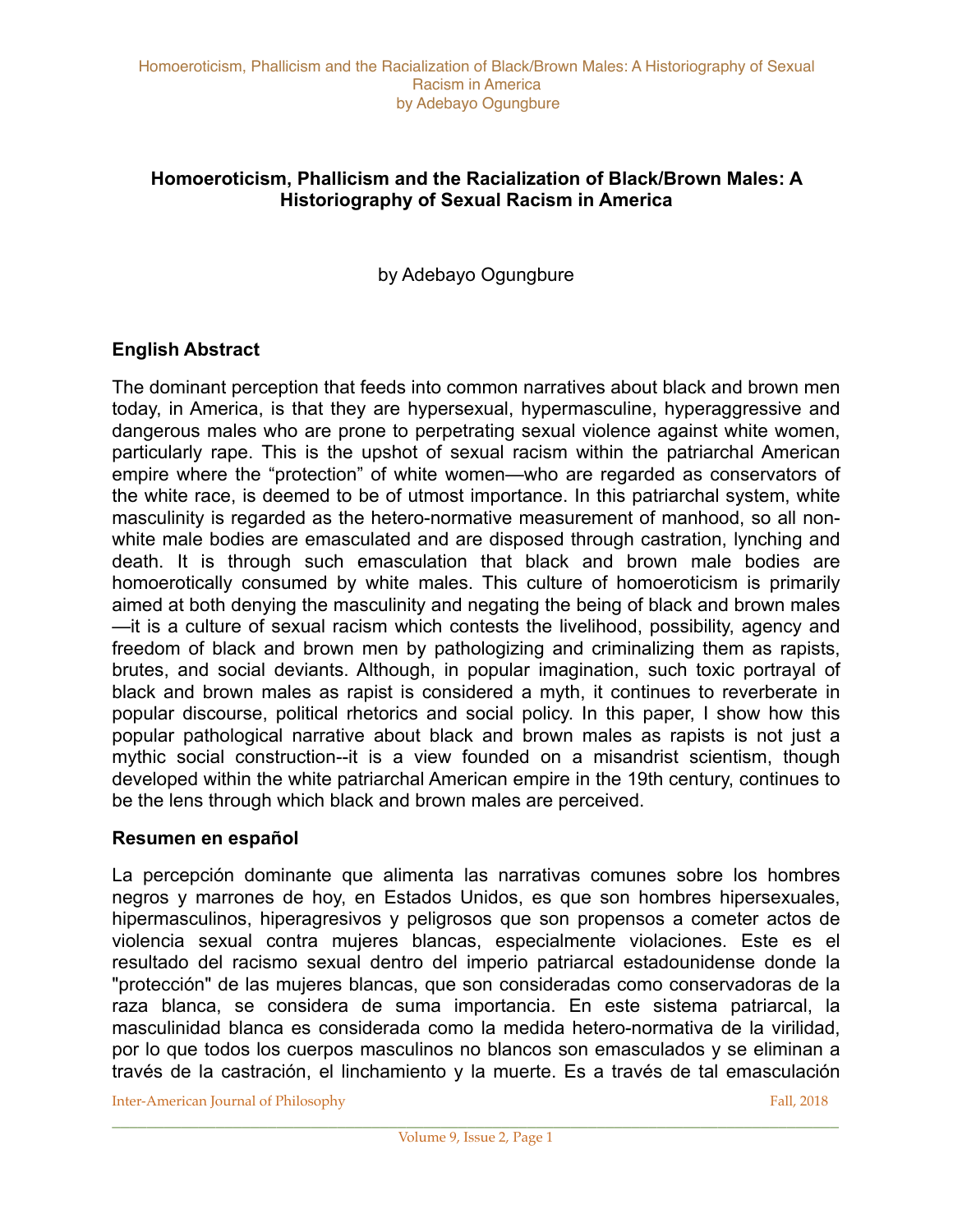que los cuerpos masculinos negros y marrones son consumidos homoeróticamente por los hombres blancos. Esta cultura de homoerotismo está dirigida principalmente tanto a negar la masculinidad como a negar el ser de hombres negros y marrones; es una cultura de racismo sexual que impugna el sustento, la posibilidad, la agencia y la libertad de los hombres negros y marrones al patologizarlos y criminalizarlos. Violadores, brutos y desviados sociales. Aunque, en la imaginación popular, tal descripción tóxica de los hombres negros y marrones como violador se considera un mito, continúa reverberando en el discurso popular, la retórica política y la política social. En este artículo, muestro cómo esta popular narrativa patológica sobre los hombres negros y morenos como violadores no es solo una construcción social mítica, es una visión fundada en un cientificismo misandrista, aunque se desarrolló dentro del imperio patriarcal blanco estadounidense en el siglo XIX. Sigue siendo la lente a través de la cual se perciben los machos negros y marrones.

### **Resumo em português**

A percepção dominante que alimenta narrativas comuns sobre homens negros e pardos hoje, na América, é que eles são machos hipersexuais, hipermasculinos, hiperagressivos e perigosos que são propensos a perpetrar violência sexual contra mulheres brancas, particularmente estupro. Este é o resultado do racismo sexual dentro do império americano patriarcal, onde a "proteção" das mulheres brancas - que são consideradas conservadoras da raça branca - é considerada de extrema importância. Nesse sistema patriarcal, a masculinidade branca é considerada a medida heteronormativa da masculinidade, de modo que todos os corpos masculinos nãobrancos são emasculados e dispostos por castração, linchamento e morte. É através dessa emasculação que corpos masculinos negros e marrons são consumidos homoeroticamente por machos brancos. Essa cultura do homoerotismo visa principalmente negar a masculinidade e negar o ser de machos negros e marrons - é uma cultura de racismo sexual que contesta o modo de vida, a possibilidade, a agência e a liberdade de homens negros e pardos, patologizando e criminalizando-os como estupradores, brutos e desviantes sociais. Embora, no imaginário popular, esse retrato tóxico de machos negros e marrons como estuprador seja considerado um mito, ele continua a repercutir no discurso popular, na retórica política e na política social. Neste artigo, mostro como essa narrativa patológica popular sobre machos negros e pardos como estupradores não é apenas uma construção social mítica - é uma visão fundada em um cientificismo misândrista, embora desenvolvida dentro do império americano patriarcal branco no século XIX, continua a ser a lente através da qual os machos negros e marrons são percebidos.

[B]lack manhood generally is…in desperate trouble. —Michael Awkward, "A Black Man's Places (s) in Black Feminist Criticism" (1996)

**Inter-American Journal of Philosophy Fall, 2018** Fall, 2018

\_\_\_\_\_\_\_\_\_\_\_\_\_\_\_\_\_\_\_\_\_\_\_\_\_\_\_\_\_\_\_\_\_\_\_\_\_\_\_\_\_\_\_\_\_\_\_\_\_\_\_\_\_\_\_\_\_\_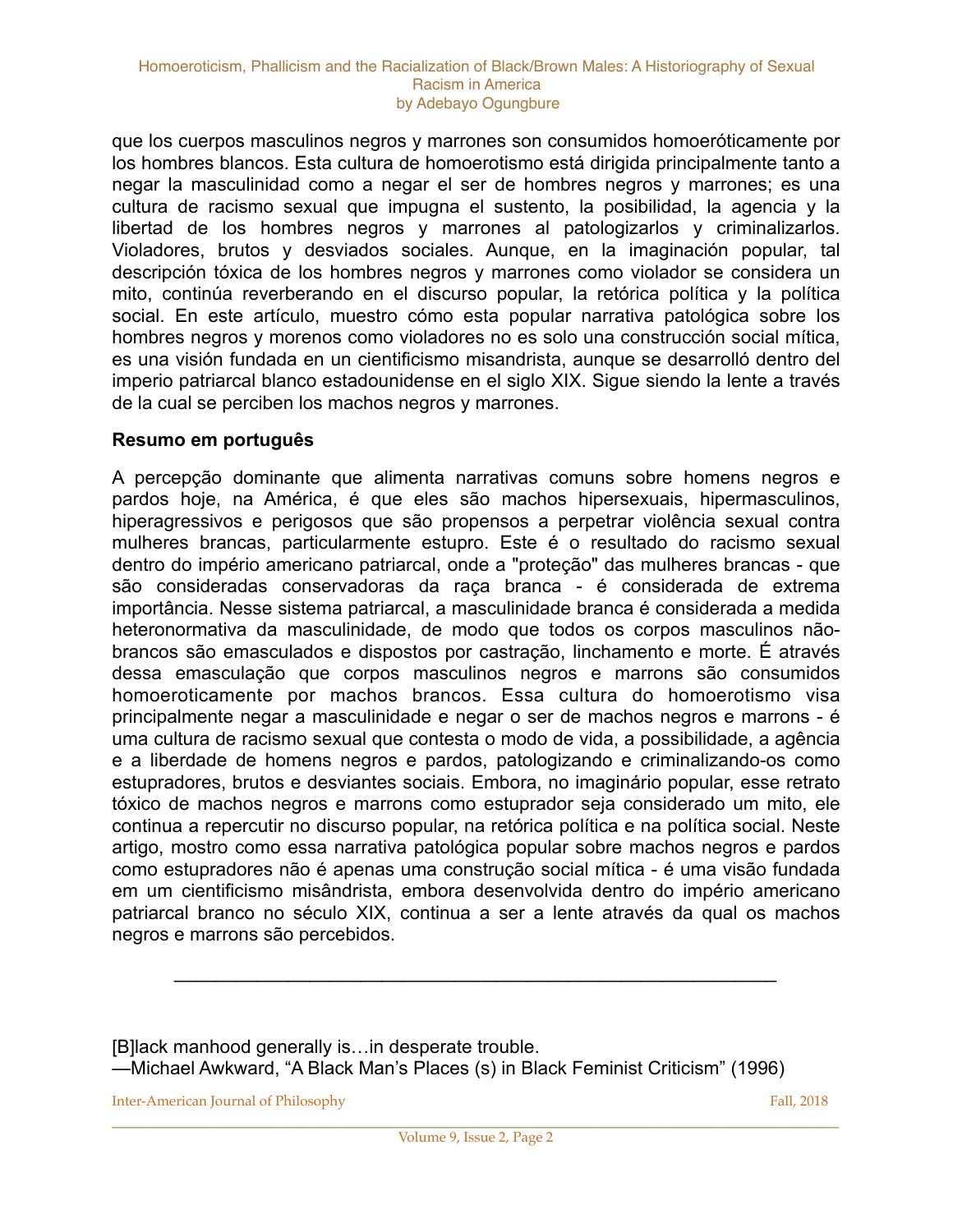Though there is much that has been written and said about Latino men…much of what has been written is negative, stereotypical and unsupported by research. —Alfredo Mirandé, *Hombres Y Machos: Masculinity and Latino Culture* (1997)

## **Introduction: White Masculinity and the Struggle for the Supremacy of the Phallus**

 Sexual racism in America has its roots in the genocidal logics of castration, lynching, disposability and death which is devised to maintain the hegemonic structures of white patriarchy that gives social, economic, and political power to white males. In this sense, patriarchy is a system that privileges white males and white masculinity through the constructing of social realities in terms of social hierarchies of dominance and sub-dominance. What this implies is that, patriarchy functions as "a system of white male domination that utilizes racism, capitalism, militarism, and sexual violence to subjugate the multiple others created as degradations of western man.[1]" This category of the "other" seen as a degradation of the western man is socially engineered to maintain white male dominance as heterosexual normativity and all the social, economic, political advantages and power that comes with it. Other masculinities, like black and brown masculinities are therefore targeted and criminalized to ensure that they are non-competitive to the hegemonic masculinity and de-masculinized through extreme racist measures. This infamous strategy of demonizing the "other" is one that was predominantly utilized in 19th century ethnological theories of race in America to vilify non-whites (black and brown peoples[2]) in order to maintain the racial and structural hierarchies that puts the white race generally, and white masculinity, in particular, at the apex of human civilization. Sexual racism is a form of discrimination and hatred that is based on the racial codes of sexuality and differentiation that categorizes non-white males as man-nots and feminine while restricting manhood rights to the hegemonic or dominant white males. This sexualized hatred is racial and carnal hatred. To the extent that racism is a *fait accompli*. Whether directed against blacks or some other racial group; sexual racism, moreover, is the most degenerate and perverse form of sexual turn-on.[3]

 A historiography of sexual racism in America must take into cognizance, white peoples' long history of racism and slavery which thrived on the exploitation of black and brown bodies for the satisfaction of white appetites and desires—homoerotic consumption. Vincent Woodard in *The Delectable Negro* provides a succinct definition of homoeroticism. In his view, homoeroticism implies same sex arousal and draws attention to those political, social, and libidinal forces that shape desire and, ultimately the homosexual act. It includes racial assumptions, political aspirations, gender codes, philosophical frameworks, and cosmologies that dictated the feelings of arousal on the part of European and white Americans toward black males and hunger for black male flesh. Woodard argues that such white-homoerotic desires for black male flesh was made possible by the social imagining of non-white males as signifying the lady of the races."[4] It is an extreme form of sexual racism. As Calvin Hernton, correctly points to **Inter-American Journal of Philosophy** Fall, 2018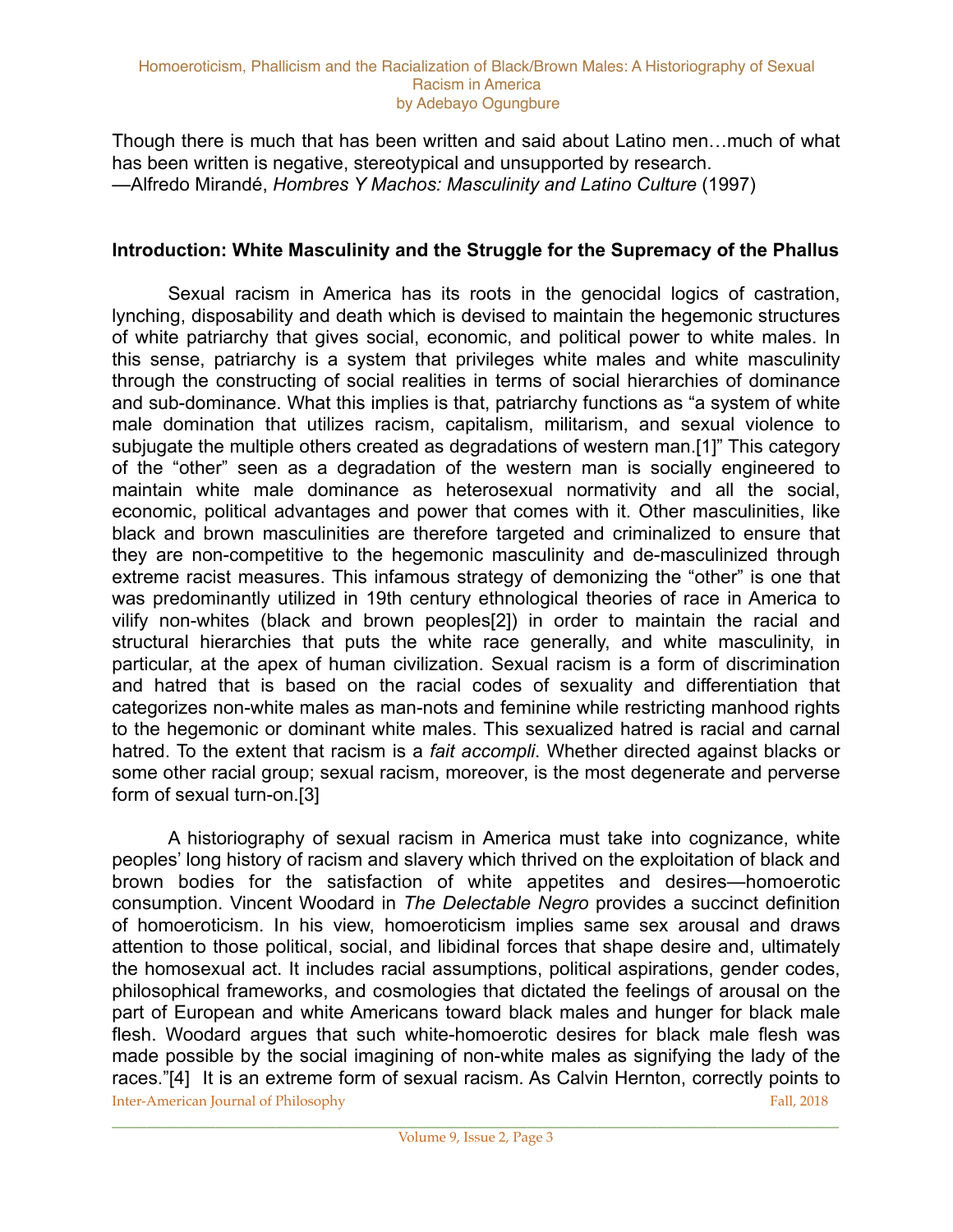in *Sex and Racism in America*, asserting that "the first focus of such racism is the physical body—skin color, facial features, hair, physique, particularly the ass, and most of all the sexual genitalia of both males and females of the black race."[5] The parasitic sexual or homoerotic involvement white males have with black and brown males (or subjugated males), is conditioned by homoeroticism—it is basically the entanglement of white males with non-white males based on sexual consumption and the destruction of the emasculated physiological masculine body. I consider such homoerotic consumption as a product of a deep psycho-sexual neurosis which culminates in an extreme sexual infatuation with such bodies to the extent that its destruction brings the white male to the climax of sexual and social enjoyment. Diane M. Sommerville, in her monumental work, *The Rape Myth Considered: The Intersection of Race, Class and Gender in the American South, 1800-1877*, also points to this condition of the white man's neurotic condition. She observes that sociologists, psychologists, physicians and historians, have analyzed and scrutinized the white [southern] man's preoccupation with black male sexuality, frequently referred to as the "Southern Rape Complex." The use of this terminology more strongly coveys the belief that such an anxiety, again, based in the illogical, was a form of mass psychosis.[6]

 In this period, the homoerotic attraction which the white dominant male projects unto the bodies of black and brown males is simultaneously grotesque and absurd because it emits two forceful polar emotions: attraction and disgust. Black and brown males are subjected to dehumanization and victimization by the white patriarchal society because they are, on the one hand, categorized as undesirable elements that threaten both the power-status of the hegemonic white male including the purity of the white race, due to the ever-lingering 'menace' of cohabitation with white women. But on the other hand, they constitute the objects of both the white man and the white woman's sexual fantasies, based on the sexually desirable features of their physical body like strength, sturdiness, savagery, and brute-like nature. So, the white patriarchal society is able to homoerotically consume black and brown male bodies to satisfy both desires: to satisfy the white man's passion for destruction and sexual consumption—this passion for destruction and homoerotic satisfaction ultimately rests on the image of the phallus. Essentially, sexual racism devolves into the struggle of the supremacy of the phallus phallicism.

 In the white patriarchal culture, the male genitalia or phallus is regarded as the most important albeit superficial marker of masculinity. The dominant white male regards the phallus as an object of worship or veneration, especially as symbolic of power or of the generative nature. This power extends to the social, political, and economic domain as well; the phallus is able to create families, build dynasties and control systems of wealth based on manhood rights. From an anthropological standpoint, that form of erotic worship is that in which procedural adoration is paid to the generative power as symbolized by the sex organs or the act of sexual intercourse. So, the white dominant male attributed the right to sexual intercourse, "penetration" and procreation to himself, and denied such powers to non-hegemonic males or subordinate **Inter-American Journal of Philosophy Fall, 2018** Fall, 2018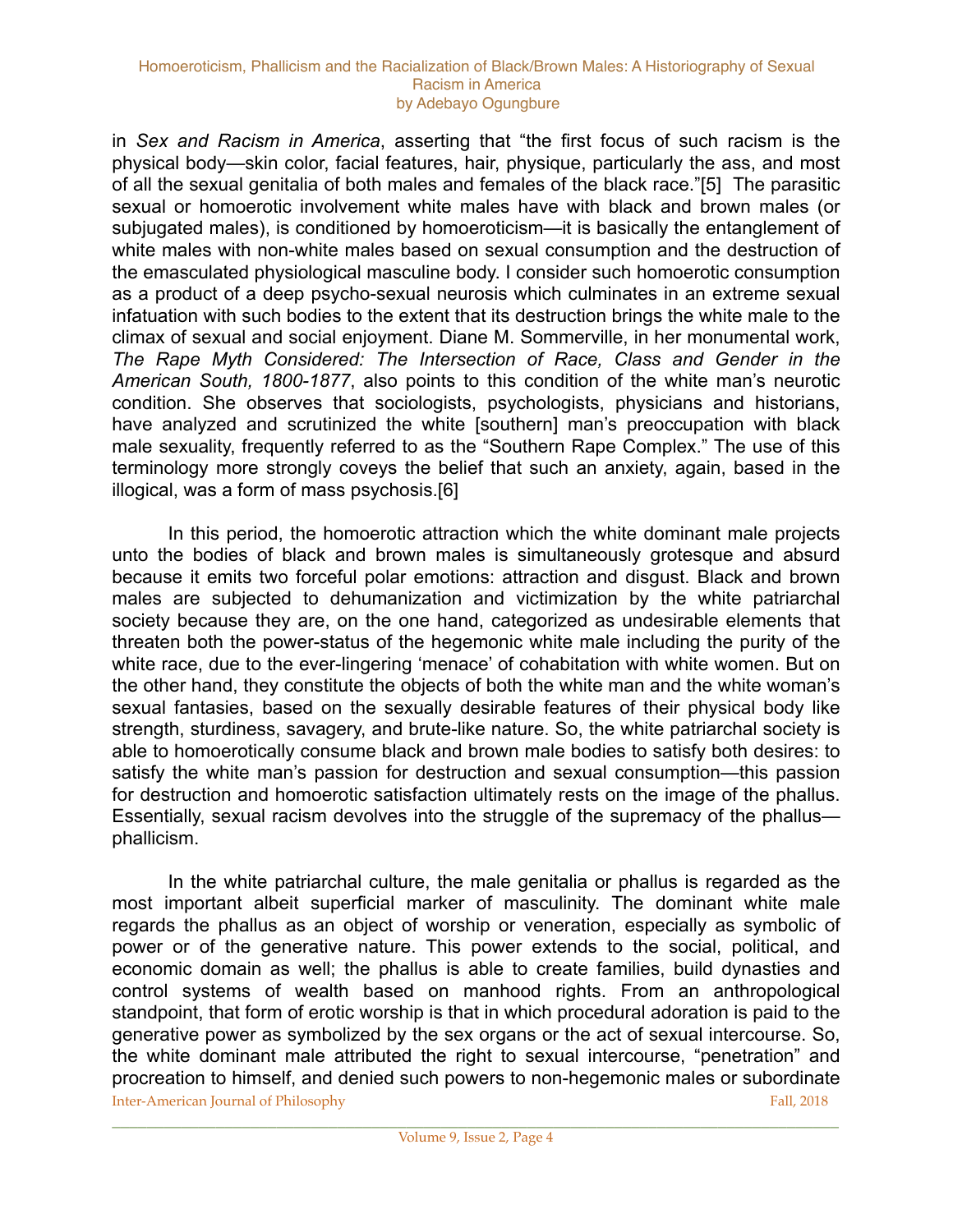males in order to sustain his socio-political power, unrivalled dominance, and advance his sexuality; thereby ensuring the expansion of the white race. What follows from this white misandric construction of sexual authority is that black and brown males, who are perceived as threats to the reign of the white man's phallus are either emasculated through castration or demonized as super-masculine beasts, brutes and rapists in other to set them up for the most gruesome killings through lynchings. The "phallus" signifies the domain of the negated Being; this is what Tommy Curry refers to as the man-not in his seminal work on black males. It is pertinent to state that "the thing whites fear the most about blacks is that blacks have an uncontrollable urge to mate with the sisters and daughters of white men. White men, especially Southerners, are afraid of the socalled superior, savage sexuality of the black male, and they are dead set against any measures that will lift the African-American's status, because they are certain that such measures will bring the black man one step nearer to the white woman's bedroom."[7] Such assumptions helped to reify the mythic imagination of the black rapist which is also extended to Latino males, as Joseph Cervantes points out in "A New Understanding of the Macho Male Image: Explorations of the Mexican American Man;" Latino males, regardless of ethnic background, have historically been viewed as hypersexualized, aggressive men who are prone to fits of anger, alcohol abuse, and involvement in multiple sexual affairs and rape.[8] Thus, the sexuality of both the black and brown male, is affirmed and negated simultaneously: this is what some masculinity scholars have termed as the double-bind. It is a reference to the dualism of existential absurdism which portrays black and brown males as the caricatured man and the mannot.

 The homoerotic attraction that the white man has towards black and brown male's genitalia is fatal. If often leads to bodily destruction, mutilation, castration, and death. Both the white man's (including the white woman's) gaze is dangerously fixated on the size of the genitalia of non-white males, which is often a product of libidinal/ penile envy and homoerotic fantasy morphed into deep racial hatred and interpreted as a threat to the manhood of the dominant white male patriarch and disguised as a moral quest to preserve the racial purity of the "stainless" white race. According to Diane M. Sommerville, white men, unconsciously jealous of virile black men, assuaged these jealousy pangs by projecting rabid and extraordinary sexual potency unto black males. [9] White people—men as well as women—want to see the black man's genitalia. They want to see this "clothed African savage" naked.[10] They want to see and consume the black man's genitalia in order to derive homoerotic satisfaction, and at the same time maintain a dreadful distance from this object of the savage's body especially the fact that the size of the black male genitalia was viewed and constructed as a bad object. It indicated animalism and degeneracy of African descendants.[11] This homoerotic lure is what William Pinar regards as a form of psychosexual exploitation. He maintains that there was a specific, if unnamed psychosexual exploitation as the white man obsessed over the black man's sexuality, his body, his phallus, "his" alleged desire for the white "lady." While both black women and men were sexually violated by white men, the black man's subjugation was, by definition, homosexual. That is to say, in addition to Inter-American Journal of Philosophy Fall, 2018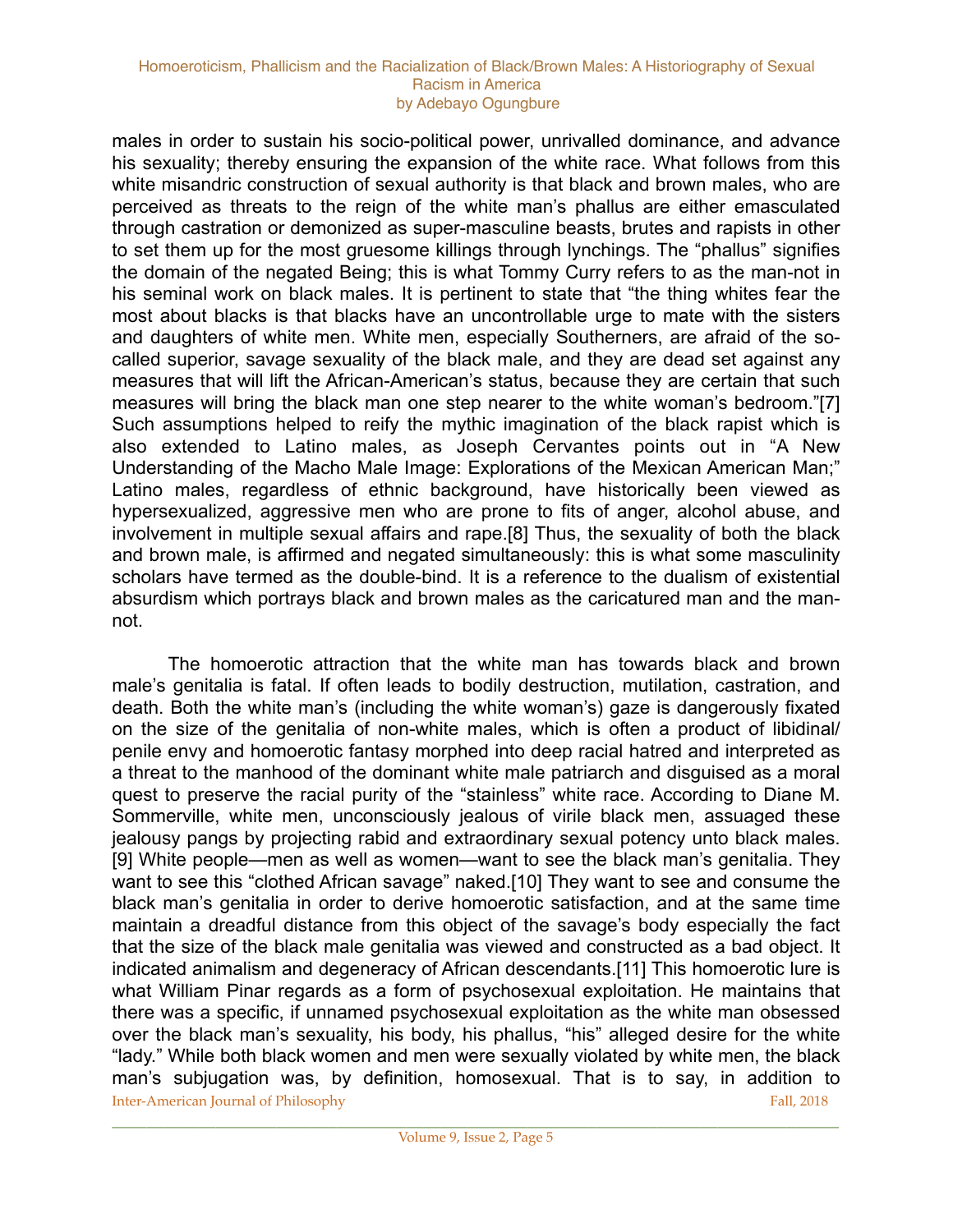assaulting his dignity as a human being; his stature as father and husband was also denied—in fact, the white-male sexual subjugation of black men necessarily threatened his sexual identity.[12] William Carrigan and Clive Webb in their work on the lynching of Latinos in the U.S. points to a similar kind of homoerotic lure expressed by the white folks towards brown male bodies—a sexual fixation that is driven by deadly passions to cut off brown male genitalia in order to achieve their effeminization. The effeminization of Mexicans encouraged Anglos to accuse them of such crimes as cheating at cards or cowardly acts of murder. At the same time, it also diminished their sexual menace to white women.[13]

 It suffices to say that homoerotic lure of both white male and white females towards black and brown males is crystalized in the contradiction of effeminization and hypermasculinity. In this case, black and brown males were trapped in what Anthony Lemelle in *Black Masculinity and Sexual Politics*, has regarded as a double bind—they are regarded as feminine on the one hand and hypermasculine on the other hand. While writing about subjugated black masculinity, Anthony Lemelle asserts that "black masculinity was socially constructed by the deployment of two gender/power strategies: on the one hand, black males were expected to perform the hypermasculine role; on the other hand, they were expected to be feminized vis-à-vis white males."[14] However, both brown and black males are denied manhood rights based on the struggle for the supremacy of the white phallus. For instance, whites conceive of the black male predominantly in genital terms—that is, a "bull" or as some kind of "walking phallus"[15] that has no potency and can ever be actualized in terms of sexual intercourse and procreation. In Alfredo Mirandé's *Hombres Y Machos*, a seminal work on the racialization of brown masculinities, we see that this type of sexual racism is also perpetuated against Latino males such that the notion of masculinity that determines manhood rights by the phallus was imposed on Mexican males through colonization as highlighted by the gendered notions of Mexican identity. The dominant discourse of the nineteenth century drew distinctions between "masculine" and "feminine" races. Mexicans were classified according to the latter category.[16] This indicates that the bodies of black and brown male were regarded as an embodiment of the 'undesired other' or 'undesired sex.' This explains why black and brown male bodies were constricted to the zone of homoerotic and homo-consumption by powerful white males within the American patriarchal empire. Therefore, it is important to keep in mind that such powerful white males did not merely want to protect their daughters and sisters from the lust of black males, as many race scholars often recite the ideology. Rather, they were primarily interested in the social, economic, and political domination of black males[17] and brown males. What this denotes is that the goal of homoeroticism and castration of subjugated males is for domination and the sustenance of the supremacy of the white phallus. This is the ultimate end to which the stereotyping of black and brown males as rapists is intended to satisfy—to satisfy the need for homoerotic economic, social, and political consumption and for the maintenance of the supremacy and purity of the phallus. In what follows, I show how the image of black and brown

**Inter-American Journal of Philosophy** Fall, 2018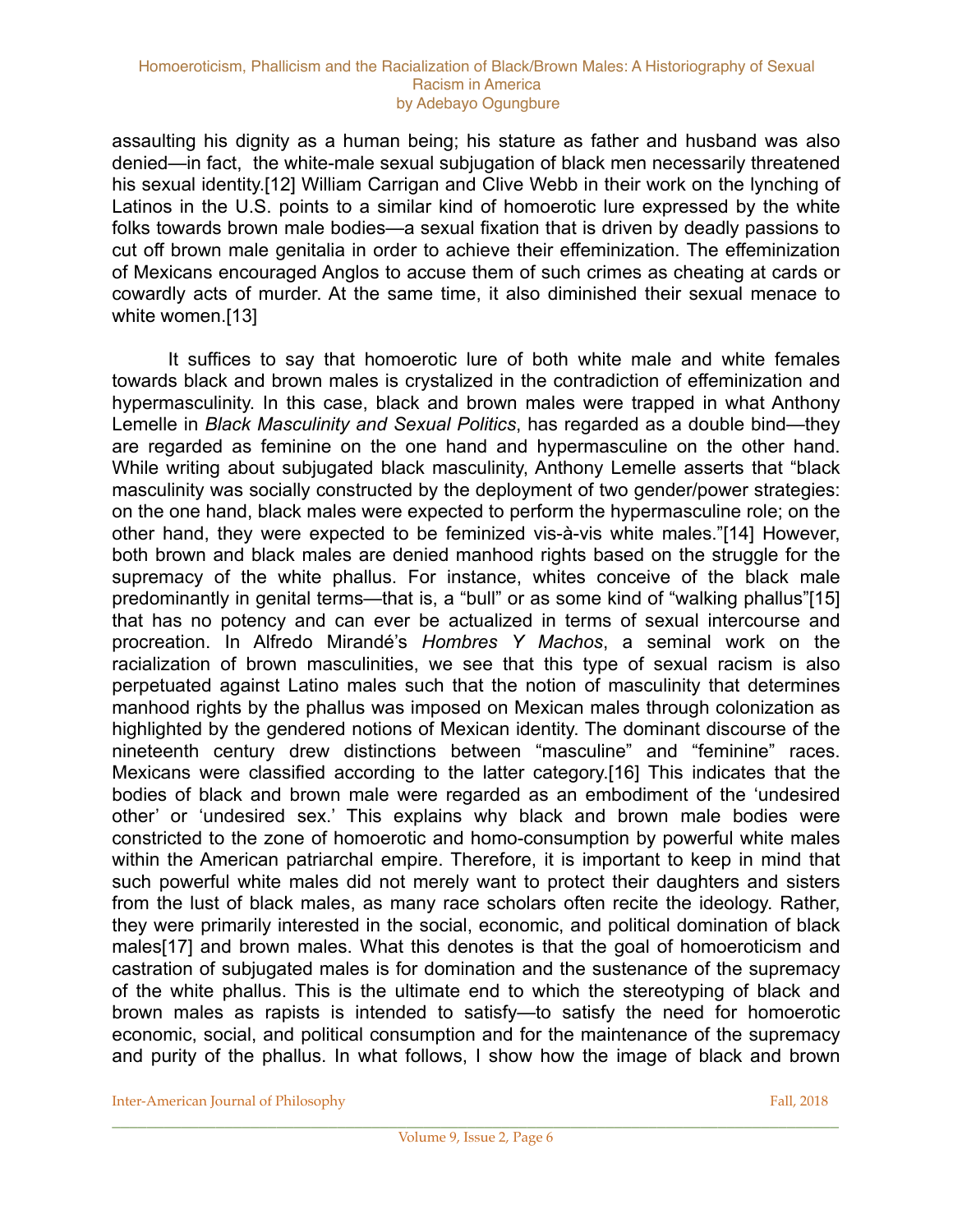males as rapists was scientifically produced in the 19th century to sustain the hegemony and dominion of the phallus—the genitalia of the white male patriarchs.

### **Race Science in 19th Century America: The Mapping of Sexual Violence unto Black and Brown Male Bodies, 1848-1930**

 The foundation of this imagination that describes black and brown males as rapists was laid in 19th century race science in America. During this time, the scientific enterprise was deployed to codify sexual racism of whites in America such that black and brown males were depicted as hideous rapists who have no control over their sexual organs. This was a methodic rather than a mere stereotypical agenda. During this period, the dominant portrayal of black and brown males was that of the brute caricatured portrayal of black and brown men as innately savage, animalistic, destructive, and criminal—deserving punishment, including death. This brute is a fiend, a sociopath, an anti-social menace. Black and brown brutes were depicted as hideous, terrifying predators who target helpless victims, especially white women. George T. Winston, writing in 1901, paints this picture vividly thus; "when a knock is heard at the door [a White woman] shudders with nameless horror. The black brute is lurking in the dark, a monstrous beast, crazed with lust. His ferocity is almost demoniacal. A mad bull or tiger could scarcely be more brutal. A whole community is frenzied with horror, with the blind and furious rage for vengeance."[18] This image of the dreadful rapist is also extended to Latino males as well. In a very insightful study documenting the lynchings of persons of Mexican origin or descent in the United States, between 1848-1928, William Carrigan and Clive Webb, writes about how white people saw Latino males as degenerate and brutal rapists often used to justify lynchings.[19] The terrible crime most often mentioned in connection with the black brute was rape, specifically the rape of a white woman. White people typically viewed blacks in this way; that is, as a kind of sexual animal lacking those capabilities of the repression that the white associated with "civilized beings."[20] This fear (that the black would act out those sexual fantasies that the white himself presumably repressed) could well serve to trigger the anger of the white Southerner; this view of the black was incorporated into Southern thinking, rounding out the image of the black as more "animal-like," lower in the evolutionary scale, and more subject to the lustful passions of the beast than the white.[21] Thus, the logic of castration was invented as a scientific experimentation that seeks to de-man black/brown males. By castration, white men will completely retain all access to black/ brown women because black/brown men would have been effeminized.

 In the mid-nineteenth century and at the beginning of the twentieth century, much of the virulent, anti-black propaganda that found its way into scientific journals, local newspapers, movies and best-selling novels focused on the stereotype of the black rapist. The claim that black and brown brutes were raping white women in epidemic numbers, became the white public's rationalization for the lynching of black and brown males. Medical practitioners were fast to diagnose this as a neurotic condition, only Inter-American Journal of Philosophy Fall, 2018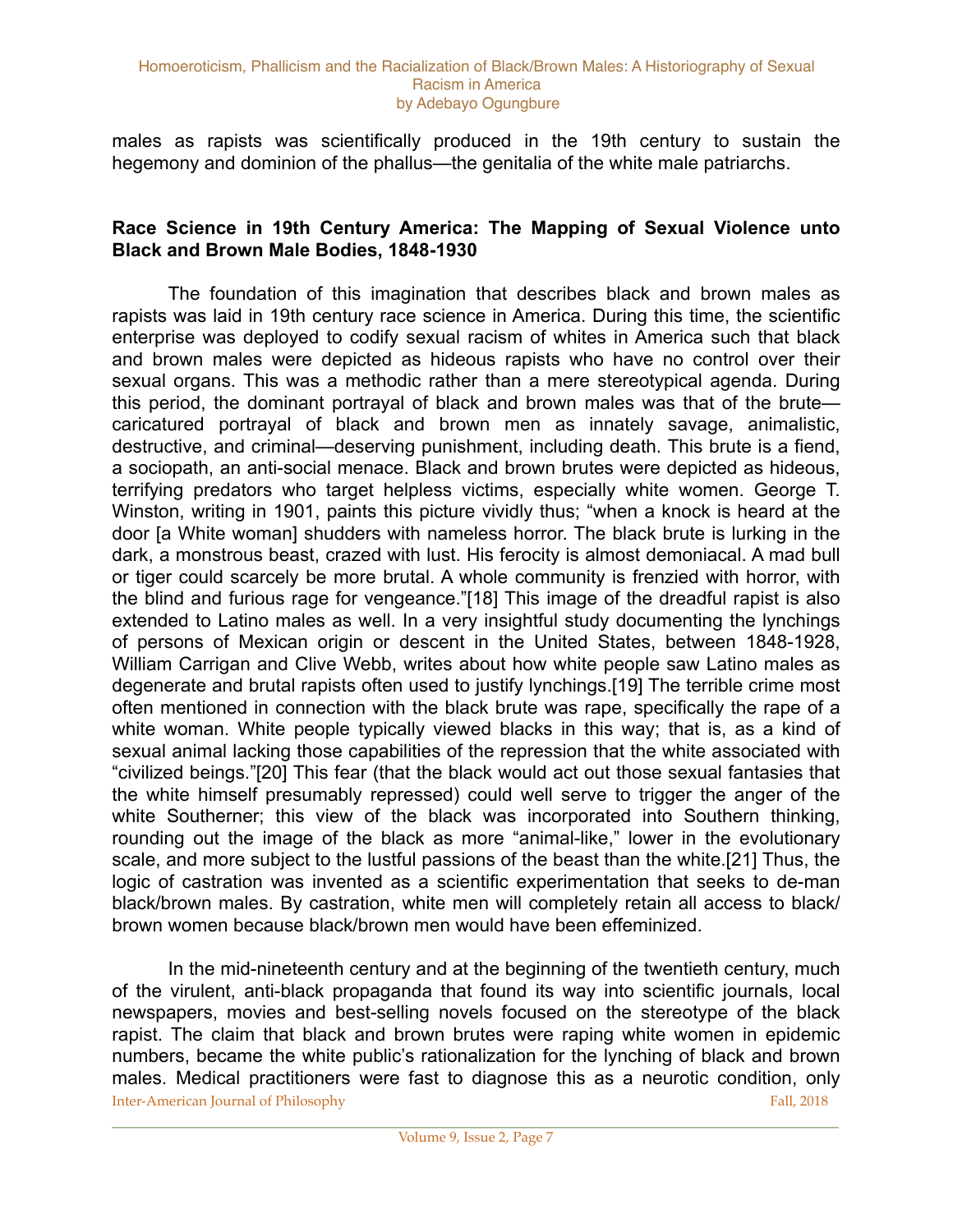suffered by black and brown males. For instance, Dr. William Howard, writing in the respectable *Journal of Medicine* in 1903, claimed that "the attacks on defenseless white women are evidence of racial instincts (in blacks), and the black birthright was sexual madness and excess."[22] Thus, lynching was initially thought to be necessary, by many whites, to preserve the racial purity of the white race, especially through the preservation of the sexual purity of white women. The notion of the primitive sexuality of the black male was concretized from a myth into specific anatomical and physiological details—his penis was larger, his sexual capacity greater, his desire harder to satisfy. [23] The brute caricature was a red herring, a myth used to justify lynching, which in turn was used as a social control mechanism to instill fear in black communities—ultimately the goal of such anti-black misandric practice was to ensure the dominance of the hegemonic white male.

 The predominant notion provided by medical scientists (mostly white males) in the 19th century concerning rape is that of a neurotic diagnosis of madness on the part of colored males which demands urgent medical surgical procedures to be cured. They alleged that black and brown males suffered from a neurotic paralysis that prevents them from controlling their sexual appetites and libidinal instincts which makes them a grave danger to white women who were socially constructed, in a fashion consistent with patriarchy, as 'pure,' 'chaste,' conservators of the white race. So, in order to protect the white race from being colorized or adulterated through sexual penetration of white women by the savage colored men, white men resorted to lynching of black and brown males. Lynchings was aimed at achieving two main purposes: de-sexing and depopulating the colored races through death which prevents the procreation of colored babies and thereby promotes the supremacy of the white race. By 1890s, white American scientists had spent nearly a century attempting to prove that racial hierarchy was biological and permanent. They invariably described people of African descent as irrevocably inferior in mind and body and thus placed them at the bottom of this natural order. Moreover, by the turn of the century, they characterized black bodies not just as inferior but also as threatening.[24] In *Measuring Manhood: Race and the Science of Masculinity*, 1830-1934, Melissa Stein, reports that the year 1893 proved a watershed moment in the history of lynching. It saw the first modern spectacle lynching, as historians have come to characterize the brutal, ritualized torture and murders, most frequently of African Americans, in front of large, enraptured and often cheering crowds. For instance, the lynching of Henry Smith, accused of raping a four-year old white girl, took place on February 1, 1893, in Paris, Texas, and was attended by approximately ten thousand people, thousands of whom had come by train from neighboring counties and states to witness Smith burned alive.[25] This type of brutal killings against brown males is also reported by William Carrigan and Clive Webb, in their historical study about the lynchings of persons of Mexican descent in the United States. A notable case is one that occurred on November 16, 1928, where four masked men tore into a hospital in Farmington, New Mexico and abducted one of the patients as he lay dying in bed. The kidnappers drove to an abandoned farmhouse on the outskirts of the city where they tied a rope around the neck of their captive and hanged him from a locust tree. The **Inter-American Journal of Philosophy Fall, 2018** Fall, 2018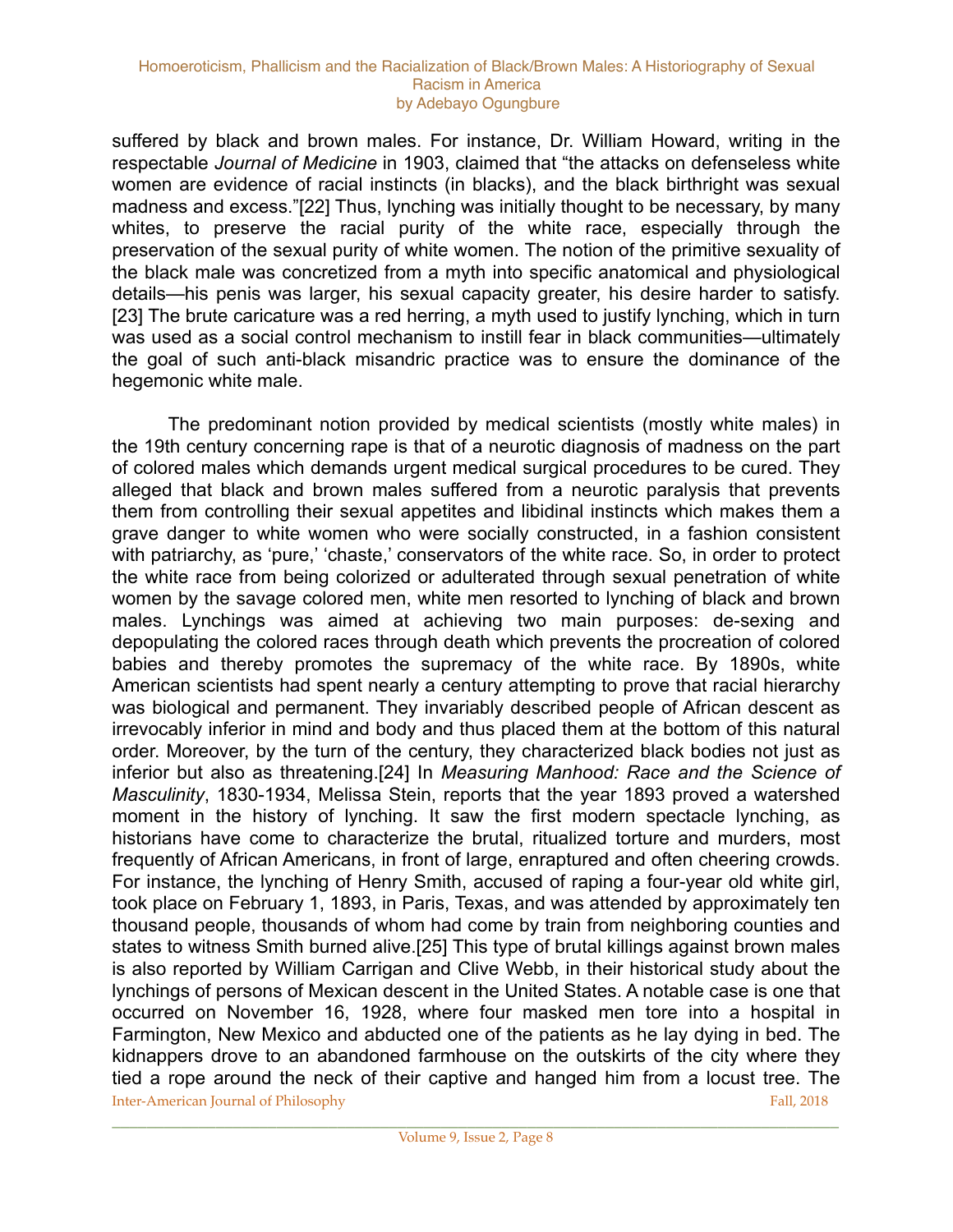dead man, Rafael Benavides, had been admitted to the hospital with a serious gun wound less than twenty-four hours earlier. His wound was inflicted by a sheriff's mob pursuing him for an alleged sexual assault upon a white farmer's wife.[26]

 These incidences depict the brutal nature of the sexual violence perpetrated by white people against non-white males; it also provides a critical historical lens to survey the pathologized lens of hypermasculinity and hypersexuality through which black and brown males are perceived in contemporary society. The perception of black males as studs supreme meant that white women had to be protected from the potentially sexually aggressive subhuman. This perception of the black male slave as stud supreme, along with a resulting paranoia that black male slaves would rape white women led to numerous lynchings and other heinous crimes against black male slaves. The perception of the sexual prowess of black males persists to this very day.[27] In a speech given to the Southern Society for the Promotion of the Study of Race Conditions in 1900, Clifton R. Breckinridge, said of the black race, "when it produces a brute, he is the worst and most insatiate brute that exists in human form."[28] This descriptions about black and brown males as animals, bulls, bucks, and dangerous beasts are provided to justify the heinous acts of lynchings. Black men in particular were described as overly libidinous and aggressive prone to a racially specific perversion that drove them to rape white women. In fact, American medical scientists played a key role in constructing the popular image of black men as a sexual menace and grounding such in the physical body; in turn, the negative assessment of black men was often used outside the scientific establishment to justify lynching.[29]

 Lynchings often involved castration, amputation of hands and feet, spearing with long nails and sharpened steel rods, removal of eyes, beating with blunt instruments, shooting with bullets, burning at the stake, and hanging. It was, when done by southern mobs, especially sadistic, irrespective of the criminal charge. Most white southerners agreed that lynching was evil, but they claimed that black brutes were a greater evil.[30] In the same period, Latino males were also killed for appearing to constitute a threat to the dominant white male's social power and hegemony. For decades, lynch mobs terrorized persons of Mexican origin or descent without reprisal from the wider community. The more critical attitude taken by the Anglo establishment created a political climate less tolerant of extra-legal violence.[31] Between 1848 and 1928, mobs lynched at least 597 Mexicans.[32] Although, it is possible to imagine that the numbers could be slightly higher than these, given the fact that there were some methodological problems in the records of the victims of lynchings. In 19th century lynching records, Mexican victims were erroneously classified as whites. But it is pertinent to state that even when one considers the methodological problems in compiling accurate data on lynching, it is clear that Mexicans suffered from mob violence in smaller numbers than African Americans. Between 1882 and 1930, it is commonly noted that at least 3,386 African Americans died at the hands of lynch mobs. What research has revealed, however, is the fact that the danger of lynching for a Mexican resident in the United States was nearly as great, and in some instances greater, than the specter of mob **Inter-American Journal of Philosophy Fall, 2018** Fall, 2018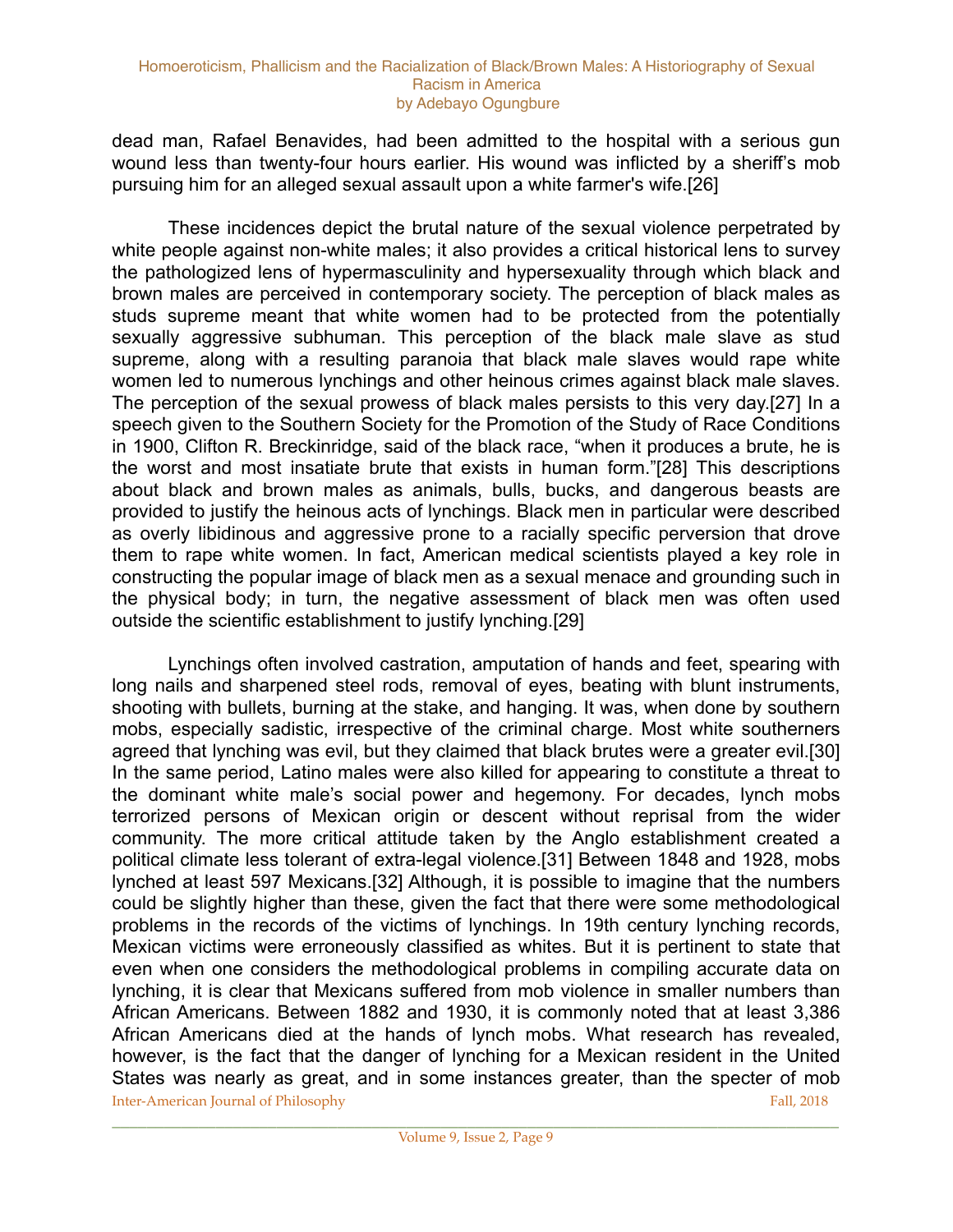violence for a black person in the American South. Due to the smaller size of the Spanish-speaking population, the total number of Mexican victims was much lower, but the chance of being murdered by a mob was comparable for both Mexicans and African Americans.[33]

 In the later parts of the 19th century, scientists thought that lynchings were not so effective to deal with the problem of rape so they proffered castration as a more effective alternative because at this time, rape was now seen as a neurotic condition that requires medical treatment. During this period, musings about black rape were followed by published scientific studies in various fields that set out to examine and quantify the "Negro rape problem scientifically."[34] At the beginning of 1893, numerous medical scientists began to suggest that castration would be more effective, humane, and progressive than lynching for dealing with the "Negro problem." The "castration remedy" represented a culmination of racial scientists' long-standing use of gender, sex, and sexuality to bolster their claims about the innate and permanent inferiority of black people.[35] The diagnosis that was scientifically agreed to be effective to achieve prophylactic and therapeutic outcomes in combatting this issue, was castration. This scientific agreement was documented in the most prestigious scientific journals during that period. In a scientific essay titled: "Castration of Sexual Pervert," published in *The Texas Medical Journal* in 1912, F.E. Daniels states that the key question that informs the paper is this: "should insane criminals or sexual perverts (like the Negro) be permitted to procreate?" This question is a blend of scientism with phallicism. He goes on to pontificate that the scientific fact is, that perversion of the organic nature and appetites is a part of the very essence of insanity.[36] The thought he is advancing here is that non-white males suffer from a ubiquitous medical condition that has to do with the admixture of sexual perversion and insanity. He maintains that with regard to sexual crimes, a healthy person dominated by a powerful sexual impulse, may commit some act to shock a civilized community—a rape for instance.[37] Essentially, he considers the black male-brute as the embodiment of insane sexual instincts that portends catastrophic consequences for the white community. Therefore, F.E. Daniels recommends castration as a remedy for rape. He writes that, "to the cause of so much rape by Negroes in the South [medical scientists] advises castration as a remedy; [they] would castrate the rapist, thus rendering him incapable of a repetition of the offense, and of propagating his kind, and turn him loose—on the principle of the singed rat—to be a warning to others.[38] The rationale for this was obvious; because scientists saw black men's alleged propensity toward rape as rooted in the body, specifically the sexed body, they recommend a bodily—and distinctly genital—solution.[39]

 Similarly, Hunter McGuire and G. Frank Lydston, who are both medical doctors scientifically proved that the white man cannot perpetrate rape—so rape is a sexual crime that only non-white males can commit. In their view, "rape, however, under the stimulus of this abnormal passion, is not so liable to be perpetrated by the white man for the reason that certain inhibitory influences, such as pride, fear of punishment and ordinary self-control, are more effective in the white than in the black race."[40] They **Inter-American Journal of Philosophy Fall, 2018** Fall, 2018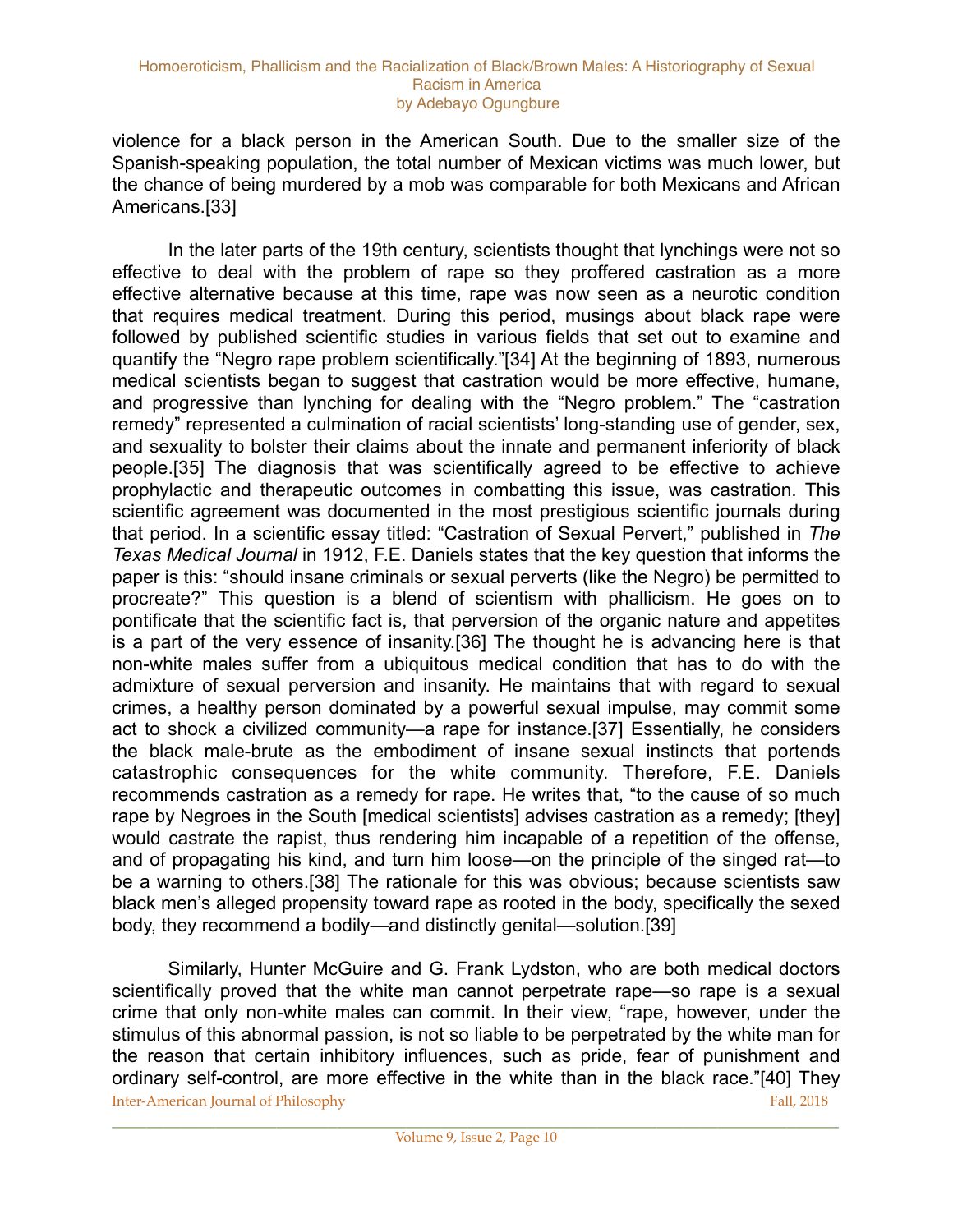justified castration by comparing black male genitalia with that of the bull; stating that the *furor sexualis* in the negro resembles similar sexual attacks in the bull and elephant, and the running amuck of the Malay race[41] and they were very clear on the fact that castration was the only one logical method to solving the problem of rape. Castration was seen as the summit of effeminization and the consequences of projected hypermasculinity. In *Hombres Y Machos: Masculinity and Latino Culture* Alfredo Mirandé, also shows how white Americans hold up this sort of negative, pathological and toxic masculine perception about brown males and how this is used to justify the fact that they deserve the most gruesome form of bodily mutilations. Both castration and lynching show the practice of homoeroticism and human consumption by both white males and females from the 19th century to the turn of the century.

 This misandric science is the source of the myth of black and brown men as rapists that is commonly propagated in the popular imagination in the United States today. So, the myth of the black/brown rapist is not merely a fictive construction, it is a scientific construction. It is a scientific construction that informs social stereotypes that considers black and brown males in terms of toxic masculinities. In a very insightful essay titled; "Rape, Racism and Myth of the Black Rapist," Angela Davis provides a poignant analysis about how this negrophobic and misandric scientific notions about black rapists is a mere conjecture propagated to justify the racialization of nonhegemonic masculinities within the American patriarchal culture. According to Davis, "in the history of the United States, the fraudulent rape charge stands out as one of the most formidable artifices invented by racism. The myth of the Black rapist has been methodically conjured up whenever recurrent waves of violence and terror against the Black community have required convincing justification."[42] Meanwhile, the portrayal of black men as rapists reinforces racism's open invitation to white men to avail themselves sexually of black women's bodies. The fictional image of the black man as rapist has always strengthened its inseparable companion: the image of the black woman as chronically promiscuous[43]; the white man projects onto the black male the uninhibited sexuality that he has enjoyed with black women. This self-righteousness puts all the blame on the black, quenching the white's own sense of guilt. Thus, every time a black man is suspected of sexual interest in a white woman, the white man's defensive self-righteousness leads him to a violent response.[44]

### **Ties that Bind: Sexual Racism and the Crisis of Black and Brown Males' Existence**

 From the foregoing, it is apparent that both black and brown males are caught in a tragedy of existence, a double-bind where they are both regarded as overmasculine, oversexualized males that are psychologically programmed to rape white women, while at the same time, they are confronted with the tragedy of living in a patriarchal American society that subjugates sub-dominant males by emasculating them, using all forms of institutional structures of power to ensure that they are de-man and cannot lay any claim to manhood. The ties of the crisis of existence that confronts black and brown Inter-American Journal of Philosophy Fall, 2018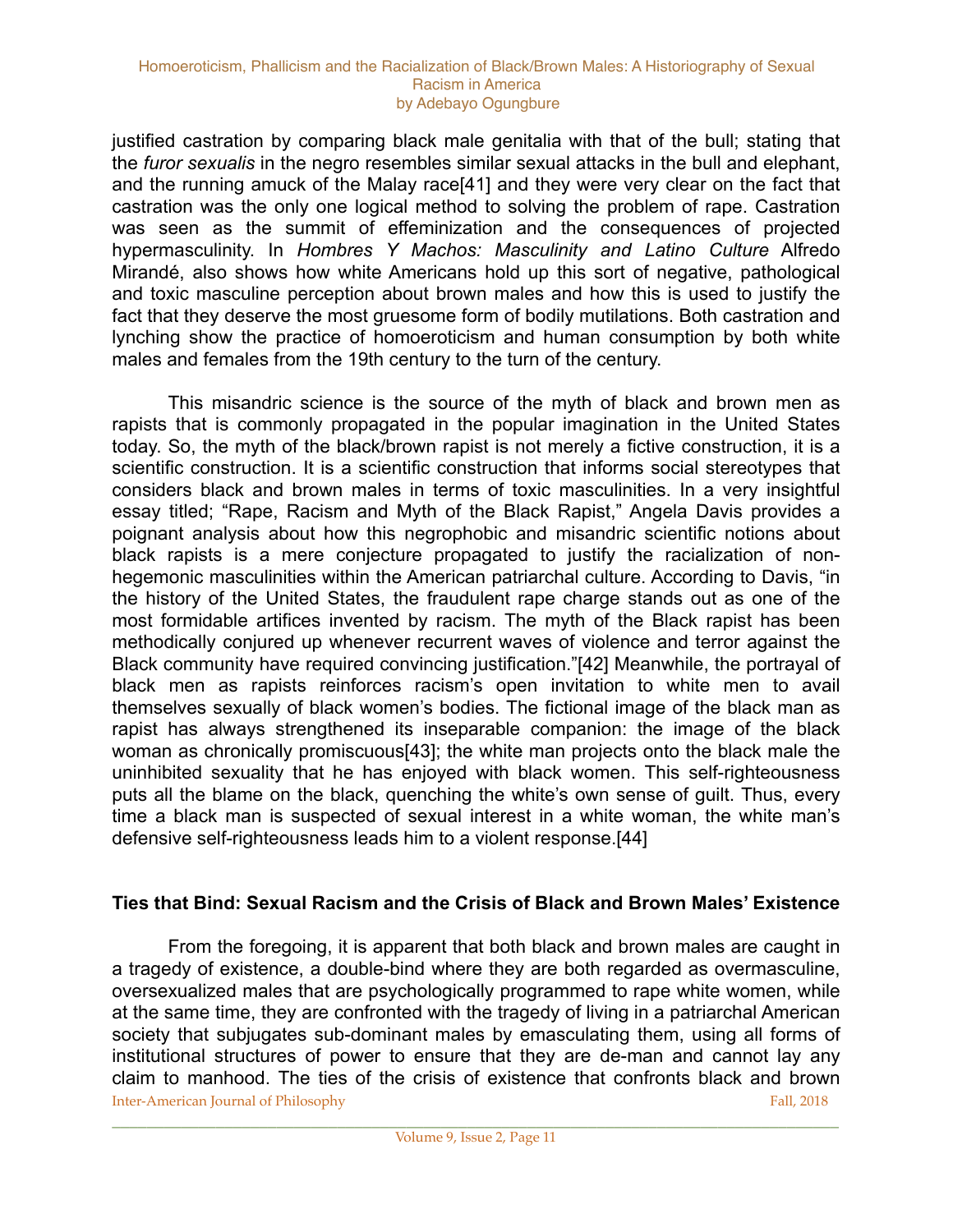males overdetermines their livity in serious ways such that it poses a huge challenge to the growth of the Black family and the Latino family. Contemporary imagination that describes Latino males as bad *hombres* is founded on such mythic stereotype about the brown male rapist. This is a narrative that is prevalent in popular media and American politicians perpetrate this dangerous stereotype to appeal to the racist instincts in white people in order to gain political advantage in a society whose fabric is laced with racism. Even though it is clear that the hypermasculine descriptions is nothing but a myth, this belief is recurrently perpetuated because in a racist and patriarchal society, there will always need to be those who will be at the bottom of the society's wells to be mapped as alterities and as the negative images of the dominant culture. This is why brown and black males are castigated in this way as criminals, gangsters, and rapists. In fact, the demonization of Latinos as rapists is an age-long tradition of American white culture. The idea that Latinos are 'bad hombres' and fundamentally devious perverts hell-bent on sexually violating white women is welded on the American psyche even though it's based on falsehoods.

 Today in the U.S., we see in popular imagination the propagation of the (il)logic of black and brown bodies as threatening beasts of burden, especially the stereotypes that they constitute a threat to white women—a vestige of the 19th century sexology and race science. As a result of such stereotype, social scientists and practitioners have perpetuated many myths, and distortions about black men. As a subject of research, the black male has been cast in a restricted role set that, to a large extent, has been pathological in nature. Moreover, the black male has been projected as psychologically impotent and castrated, dependent, incredulous, nebulous, irresponsible, and suspicious.[45] The black male has been described as a virulent rapist, a criminal, a misogynist, a suicidal militant, and patriarchal which are all based on concocted falsehoods. It is such propagation of falsehoods that made Angela Davis observe that "given the central role played by the fictional black rapist in the shaping of post-slavery racism, it is, at best, irresponsible theorizing to represent black men as the most frequent authors of sexual violence."[46] But such negative representations serve a useful purpose for the racial imagination of white racial superiority and for justifying or rationalizing the incarceration and deaths of black and brown males who are considered extremely undesirable elements in a racist society like that of the U.S. The point being made here is that such mythic representation of black and brown males tends to bolster the image of the white-male supremacy, especially the contrast often drawn between the dominant white males and the sub-dominant non-white males as social deviants and toxic males who are prone to crime. Media sensationalism tends to racialize crime, creating the impression that African Americans, especially black men are dangerous. However, official government statistics tell a different story.[47]

 The U.S. Department of Justice, FBI uniform crime reporting (UCR) breaks down the arrests for rape for 2013. It shows that whites accounted for 66 percent of all sexual assaults documented while blacks accounted for 31 percent. Along ethnic lines, the percentage of non-Latinos is three times more than that of Latinos. This ruptures the **Inter-American Journal of Philosophy Fall, 2018** Fall, 2018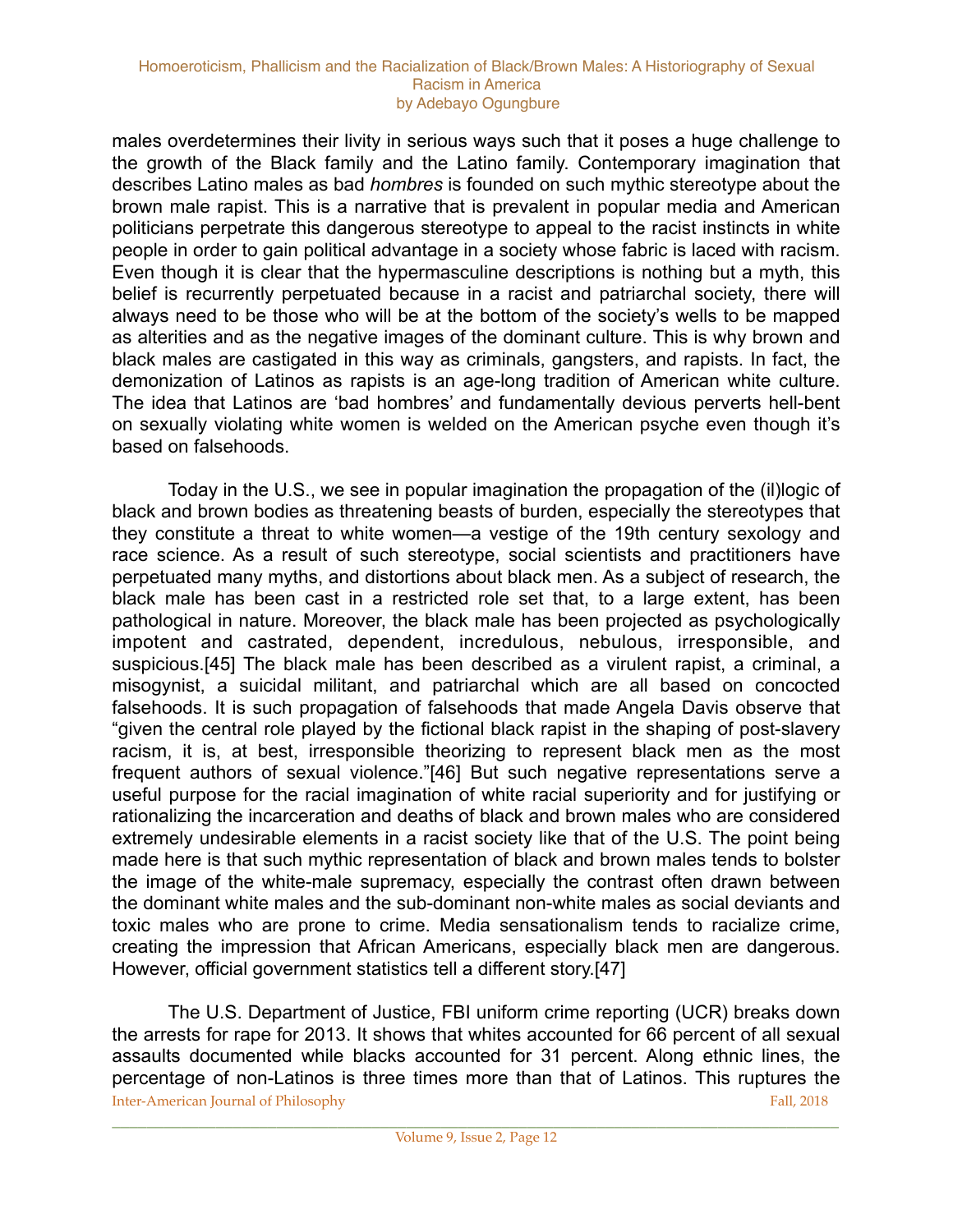myth that black and brown males target white women to sexually assault. The fact is that 93 percent of all sexual assaults are intra-racial. This means that white men are the primary perpetrators of sexualized violence against white women.



Fig 1: U.S. Department of Justice, FBI Uniform Crime Reporting on Rape for 2013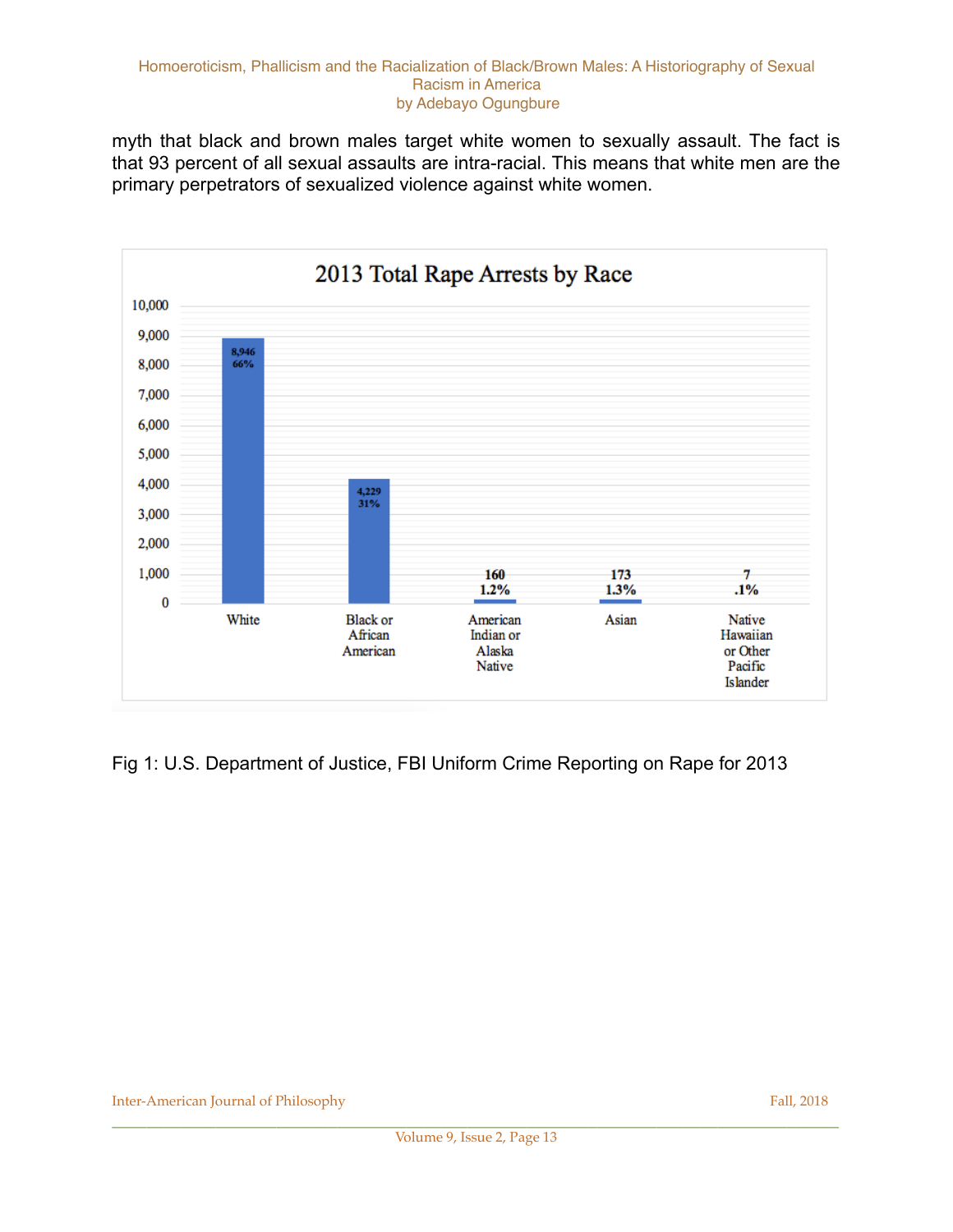

Fig 2: Fig 1: U.S. Department of Justice, FBI Uniform Crime Reporting on Rape for 2013

 Given these statistics, it is clear that white racial historical fear of Black and Latino rapists lurking in bushes, waiting to attack white women, has no basis in fact. The myth is appropriated nonetheless to reify white racist beliefs. The myth of the black and brown rapist was created by white racial science to justify the mass incarceration and killing of black and brown men. It is in the myth of the black rapist that we see the intersection of sexual violence and racism as perpetrated by the white race. This form of sexual racialization is designed to control and exploit one group of people—the subordinate group of males for the benefit of the hegemonic white male social group. In spite of the fact that black and brown males are not the ones with the highest rates of rape in the United States, they continue to be the most demonized groups based on sexual violence. This demonization of black and brown males is characteristic of the oppressive strategies of white hegemonic masculinity and white institutions of power to conjure negative perceptions of subordinate males—in order to nullify the assumed threat they pose to white domination. This is essentially why negative perceptions of **Inter-American Journal of Philosophy Fall, 2018** Fall, 2018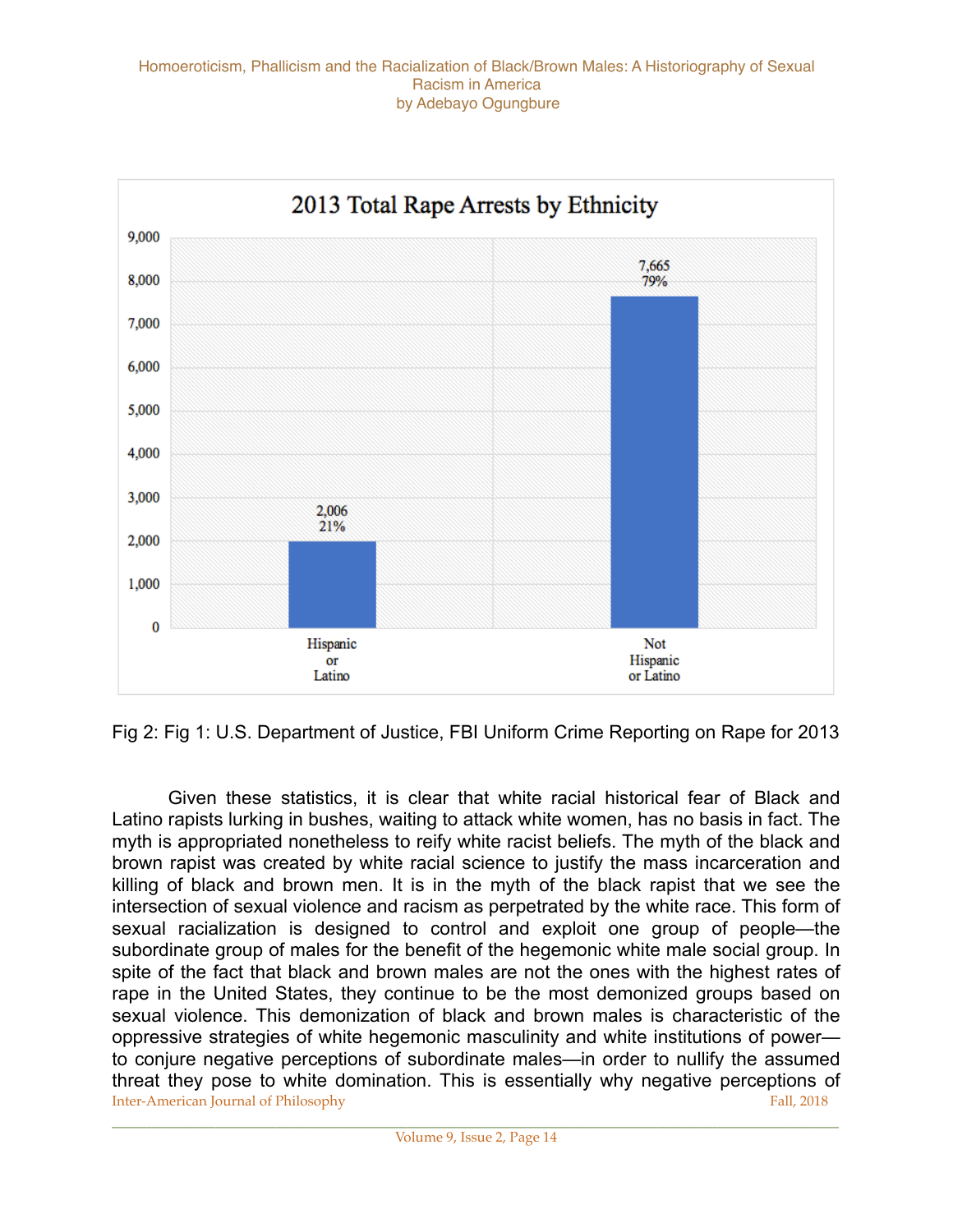black and brown males are generated through the sexual racism of the white race against groups of oppressed males. This negative perception does not require facts to be true; all it requires are stereotypical and fabricated views about the hypermasculinity and hypersexuality of black/brown males.

 One notable negative perception of brown males is in the bastardization of the notion of the machismo. In the view of white Americans, the concept of machismo entails a characteristic of hypermasculinity and oversexuality which makes Latino males very dangerous to the white race. A defining characteristic among Latino males based on some combination of myth, stereotype or anthropological observation, has been the label of macho, or machismo. This description refers to a culturally expected and stylized set of behaviors from Latino males to engage in actions and behaviors that distinguish them from other males with respect to hypersexual and aggressive behaviors, and a propensity to defy relational rules in a permanent partnership.[48] The mapping of hypermasculine categories unto the bodies of Latino males in this manner is to make them seem dreadful and undesirable when compared to white males. This is reminiscent of the strategies for domination employed by the white male patriarchs to subjugate non-white males right from the 19th century. Such strategies of oppression and subjugation are still in force today; it is primarily what shapes how sub-dominant males, like brown and males, are viewed in all facets of the American society, including the popular media, academia, business world, politics, governance, policing, and so on. Most of the negative categories mapped unto the bodies of brown and black males in America stems from the racial fears and moral degeneracy of the white race. Therefore, in Latinos, white Americans have a group of people on which to project their racial fears for the future. While the negative characteristics often associated with Mexican/ Mexican- American men were evident and described Latinos as domineering, aggressive, fearless, authoritarian, promiscuous, and viral.[49]

 This negative perception of black and brown males is what makes them easily disposable—this is why black and brown males are murdered by institutions of the state like the police while most Americans view such deaths of most black and brown males as a consequence of their criminality, toxic masculinity and in terms of the alleged danger they pose to the society. For instance, Anglo stereotypes of Mexican males therefore emphasized their supposed lack of traditional masculine virtue. Mexican men were denied the attributes of honor, honesty, and loyalty. Instead they were defined as unprincipled, conniving, and treacherous and dangerous.[50] Marin, in his study of stereotypes and how this overdetermines the existence of brown males writes that "data from very recent studies show, for example, that Chicanos are considered lazy, cruel, pugnacious, ignorant."[51] Within the American society, the notion is accepted that black men harbor irresistible and animal-like sexual urges, the entire race is invested in bestiality.[52] These negative attributions that are ascribed to black and brown males, in the final analysis, is designed to set them up for death. What has been shown in this essay is that the negative social perception that black/brown males are criminals, deviants, brutes, and dangerous rapists is grounded in 19th century scientific race **Inter-American Journal of Philosophy Fall, 2018** Fall, 2018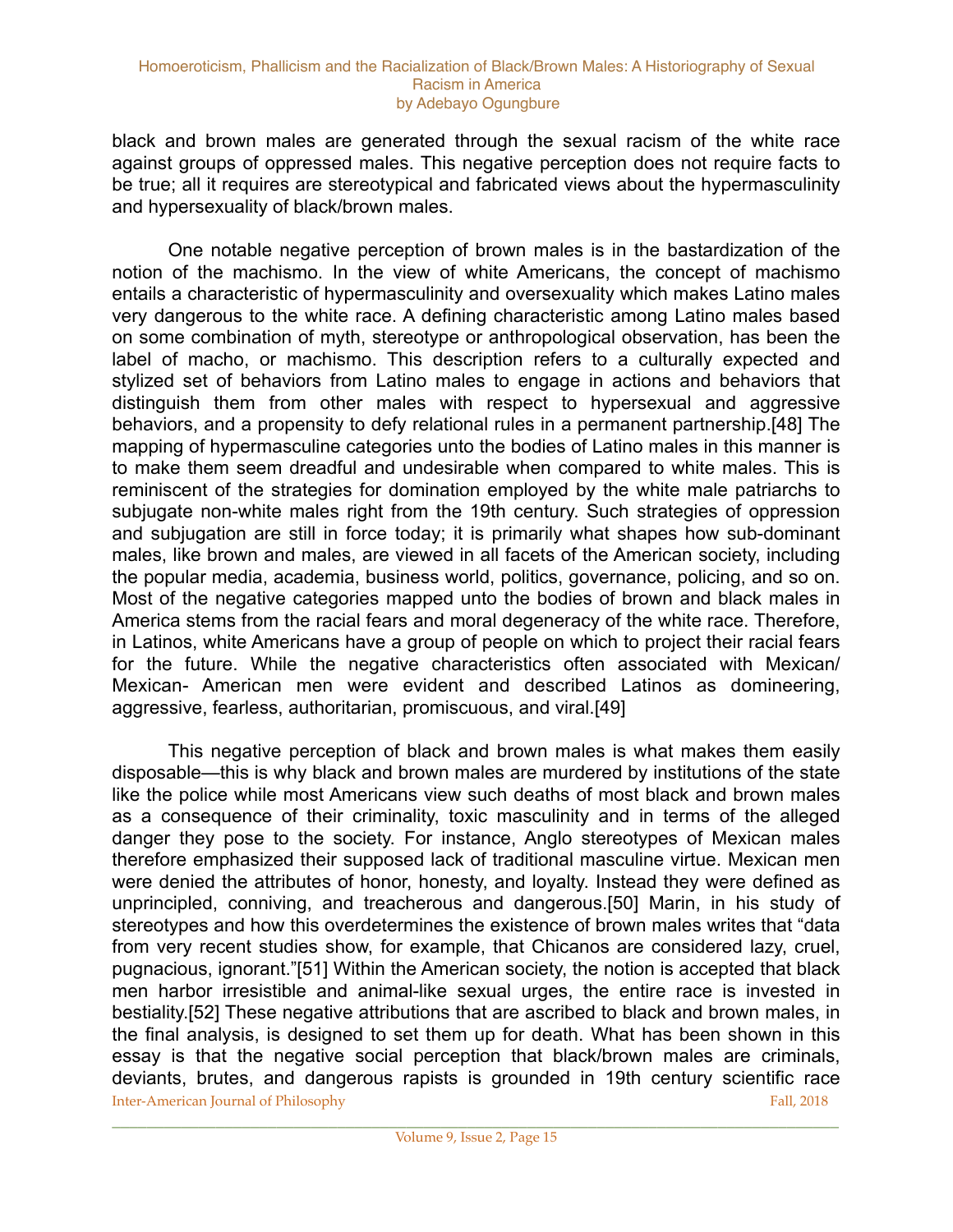science of sexuality—sexual racism. This is what informs the disposability of black/ brown males to achieve institutional decimation that reinforce the notion of racial sacrifice aimed at maintaining the hegemony of white masculinity and white supremacist institutions. In my view, one of the urgent tasks of black and brown intellectuals in the academy today is to make interventions in the area of black and brown male studies focused on both the rupturing of the negative stereotypes projected unto black and brown male's bodies and the creation of an alternative discussion of black and brown masculinity with a human face— a non-toxic description of the humanity of black and brown males.

### **Conclusion: Transcending the Realm of Toxic Masculinity: The Essentiality of Black/Brown Male Studies**

 This paper has exposed the historical grounding of the negative stereotypes and veils of toxic masculinity mapped unto the bodies of black/brown males in 19th century ethnology and sexual-racial science in America. It also highlighted the primary purpose for this anti-black/brown misandric practice—which was essentially for the white race, and more specifically, for white males to continue to maintain racial superiority in an American society where genocidal logics of castration, lynchings, mass murder is employed to achieve political, economic and dominance. Such negative stereotypes are constructed in popular American imagination about black and brown males in order to mask their suffering within in a society that offers political, economic and social jurisprudential freedoms based on the dynamics of sex and gender. Thus, this essay calls for the need to develop black/brown male studies that will seriously take into account the sufferings and vulnerabilities that are mostly ignored in discourses on sexuality and oppression in mainstream gender studies.

 In this regard, black and brown male studies need to provide a solid basis for studying the livity, vulnerabilities and possibilities of black/brown males in ways that transcends this realm of toxic masculinities that is projected unto the bodies of these racialized males. There is a need to move away from the negation of black and brown males to a more positive and affirming image of their masculinity. Joseph Cervantes highlights this need in his study of Latino men. He opines that Latino men have an image of manhood to uphold which is different from the socially constructed nature of masculinity. Manhood tends to imply a cultural expectation that Latino males must be more in control and authoritative than females. This cultural role is embedded in the expectation that Latino males tend to view themselves as needing to be protectors of their respective families and significantly less prepared to view themselves with weakness.[53] We can no longer rely on mainstream social and gender theories on masculinity that seek to construct non-white males as toxic and as predatory. As the case of Latino male understanding of masculinity shows, there are different conceptions of manhood that goes beyond the monolithic emphasis on the phallus as social stereotypes about non-white males tends to show. More so, Latinos are diverse in their **Inter-American Journal of Philosophy** Fall, 2018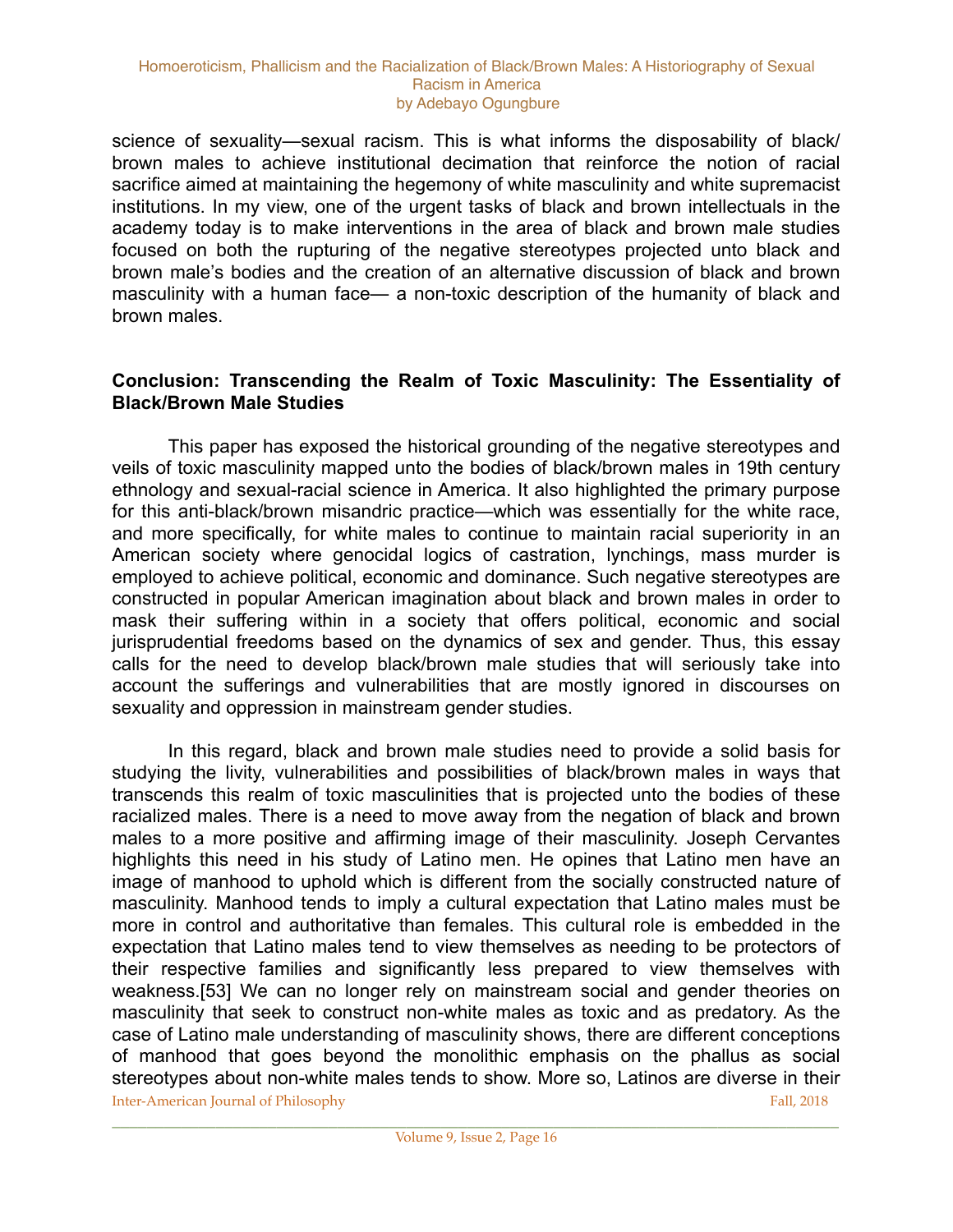interpretation and demonstration of manhood and thus generalizations about machismo behaviors are not valid. This suggests that the concepts of machismo are interwoven with religious and spiritual connotations and expectations that have direct application in a male's participation in his respective family and community. Thus, exaggerated aspects of Latino manhood behaviors appear to be the result of an impaired or oppressed ability to perform the necessary and related aspects of one's psychological and social role as a man.[54]

 Within the Latino cultural paradigm, work has been done to contest the false categorization and demonization of brown males as hegemonic machismos. The work Alfredo Mirandé is doing with the concept of machismo as it pertains to Latino males is relevant here. According to Mirandé, although machismo[55] was associated with the sexual sphere during the colonial period, once independence from Spain was attained, it was transferred to the political arena as symbolized by the caudillo, or political strongman.[56] This notion of machismo within the context of Spanish colonial exploitation was laced with a negative connotation of hypermasculinity, aggressive maleness, genital prowess and other patriarchal categories. It became the lens through which Anglos view Latino males as dangerous super-men. But Mirandé, in his study of Latino males, presents a positive understanding of macho-male or machismo within Mexican culture. In his study, the view of the machismo that is found in Mexican popular culture, particularly in film and music, is one that reflects a more positive, perhaps idyllic, conception of Mexican culture and national character. Rather than focusing on violence and male dominance, it associates macho qualities with the evolution of a distinct code of ethics. *Un hombre que es macho* is not hypermasculine or aggressive, and he does not disrespect or denigrate women. Machos, according to this positive view, adhere to a code of ethics that stresses humility, honor, respect of oneself and others, and courage. What may be most significant in this positive view is that being "macho" is not manifested by such outward qualities as physical strength and virility but by such inner qualities as personal integrity, commitment, loyalty, and most importantly, strength of character.[57]

 On the part of black males, Tommy J. Curry, in his path-breaking book, *The Man-Not: Race, Class, Genre and the Dilemmas of Black Manhood* has also stressed the need of studying black males in a manner that affirms rather than negates their being. According to Curry, "the most immediate task before the Black thinker is the construction of new concepts that can support the meanings of the actualities set before them in our own realities, and in those instances where our language, the grammar of our world, cannot support the weight of his reality, those structures, and their cultural representations must be dissolved, because black men and boys cannot continue to exist as caricatures where their humanity is weighed against the mythologies which hold them to be rapists, criminals and aspiring patriarchs aiming to rule both women and society."[58] This suggestion is a radical break from the pathological ways by which black males are studied using mainstream gender and social theories that diminish the actual vulnerabilities of black males, over-determine their lives and set them up for **Inter-American Journal of Philosophy** Fall, 2018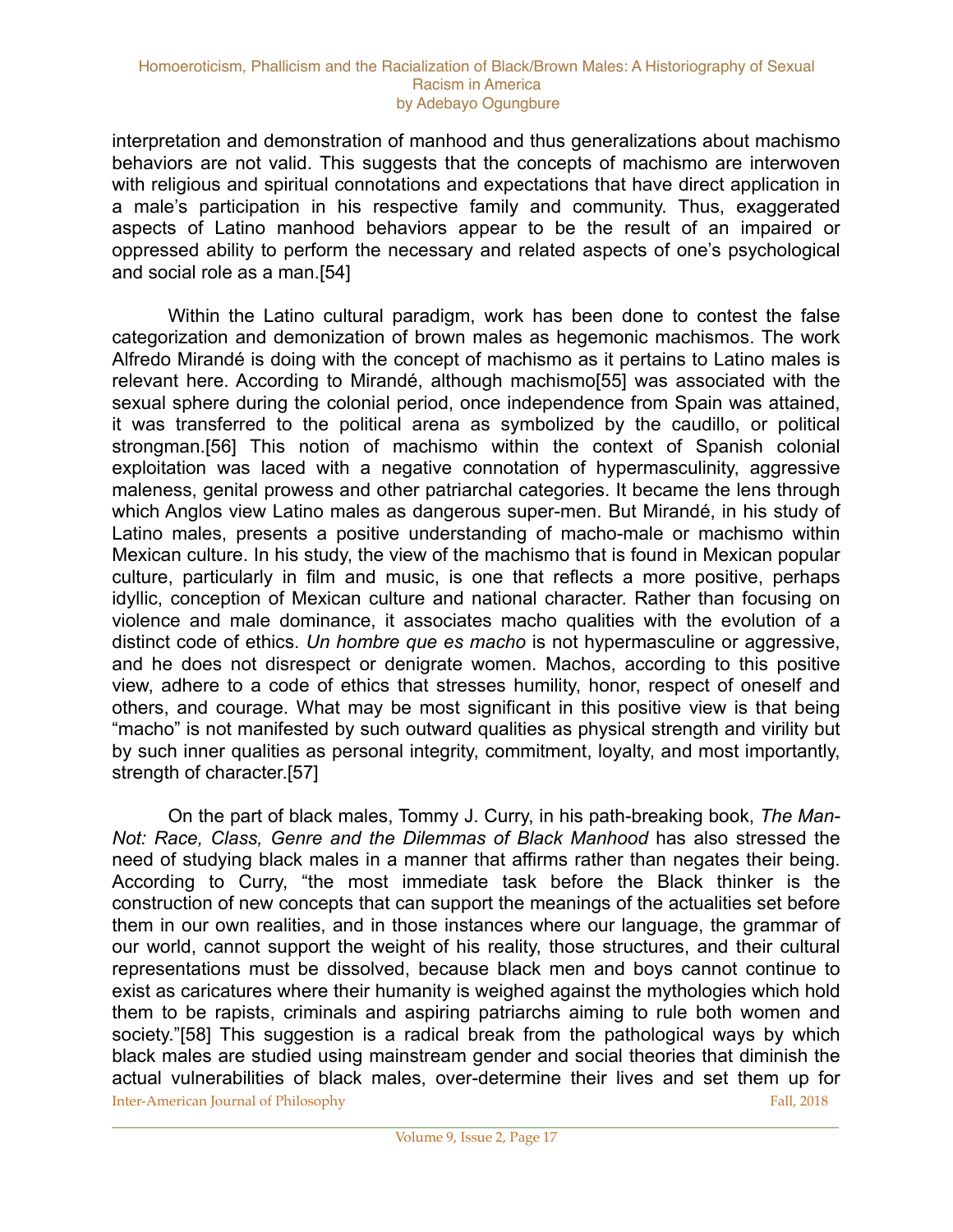death through the mapping of negative stereotypes unto their bodies. There is need to emphasize black men as good fathers, because "so little attention has been given to black men as fathers and husbands that they have been referred to as the "phantom of American studies."[59] The visualization of black male studies must focus on black boys/men as creative geniuses, give attention to their health status, including the socialization of black men as good family men, fostering healthy father-child interactions, psychological and social coping patterns of black males—and to do this in a way that moves beyond stereotypes.

 Thus, the philosophical import of this essay is to confront this historic caricaturized portrayal of black/brown males as toxic men in America which continues to have contemporary inimical effects on their existence. I have shown, in this essay, how the homoerotic consumption of the powerful white male patriarch is deeply influenced by phallicism—an anthropological characterization of nonwhite bodies based on the assumed menace of the of black/brown males' genitalia and how this is at the center of the sexual racialization of black and brown males. The taxonomies and iterations of black and brown masculinities in American gender and social theory intersects with the genocidal logics of castration, lynching, domination and white racial supremacy. This paper advocates the need to create black/brown male studies that will respond or discountenance the toxic and caricaturized portrayal of black/brown males in the historiography of sexual racism against in America. The necessity of black/brown male studies rests on its potential to liberate the image of black/brown males from the destructive stereotypes of white hegemonic masculinity.

Adebayo Ogungbure Department of Philosophy, Texas A&M University

**\_\_\_\_\_\_\_\_\_\_\_\_\_\_\_\_\_\_\_\_\_\_\_\_\_\_\_\_\_\_\_\_** 

**Notes and References** 

 [1] Tommy J. Curry expresses this view while writing about the eschatological dilemmas involved in the rape of black males and the inability of popular imagination to perceive Black male sexual vulnerability under racism. He goes on to argue that patriarchy and the sexual violence it perpetrates, has been made possible only through particular colonial violence and neocolonial economies of white nations and white supremacism. See. Tommy J. Curry, *The Man-Not: Race, Class, Genre and the Dilemmas of Black Manhood*, Temple University Press, 2017.

[2] In the case of Latinos, the imposition of the category of the "other" on their livity, helps to fuel this myth that portrays immigrants as contaminating the racial purity **Inter-American Journal of Philosophy** Fall, 2018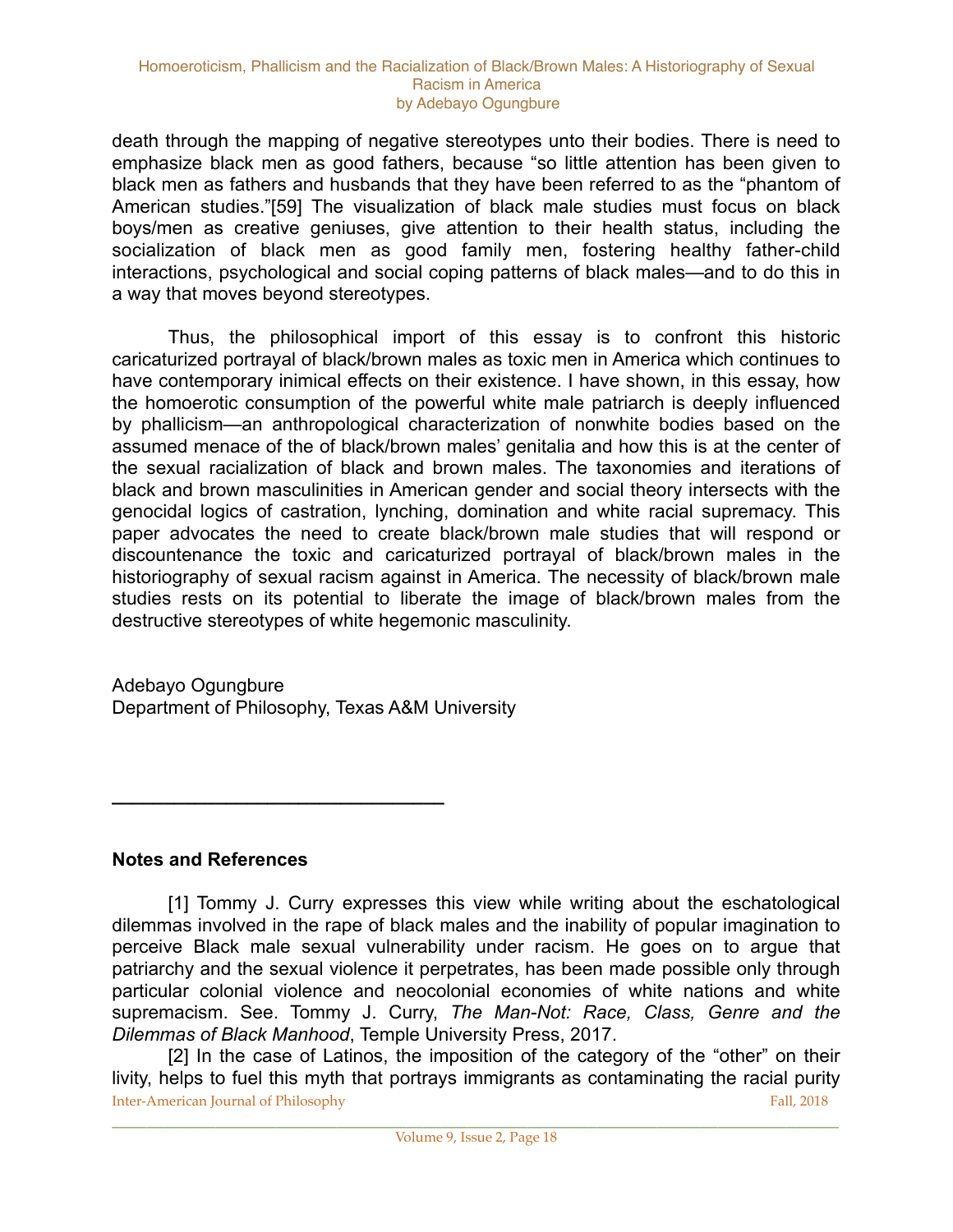of the white race by miscegenation and gaining both political and economic advantage over and above white Americans. In *Whiteness on the Border* Lee Bebout states that in the U.S., whiteness is constructed against a Mexican Other as a competition of racialized masculinities. Mexicanness is also juxtaposed to and fashions Americanness. This results in not simply imagining whites to be American but the converse as well: to be American, one must be white. Each of the examples above illustrates a conflation of ethnoracial and national identities wherein whiteness is Americanness and that which is Mexican is rendered Other. See. Lee Bebout, *Whiteness on the Border: Mapping the U.S. Racial Imagination in Brown and White*, New York: New York University Press, 2016, p.3. Louise Newman in her book on the racial origins of Feminism also highlighted the comparison of the "other" in terms of population and dominance. She opines that in the late nineteenth and early twentieth centuries, whites worried incessantly about their falling birth rates in comparison to the much higher birth rates of nonwhite peoples. Which means they worry about the categorized "other" outnumbering the white race and becoming hegemonic. See Louise Michele Newman, *White Women's Rights: The Racial Origins of Feminism in the United States*, Oxford: Oxford University Press, 1999, p. 90.

[3] Both the white woman and the white man are complicit in sexual racism. While the black man is portrayed as a great "walking phallus" with satyr-like potency, he is denied the execution of that potency, he is denied the most precious sexual image which surrounds him—the white woman. The myth of the sanctity of "white womanhood" is nothing more than a myth, but because this myth is acted upon as if it were real both by blacks and whites alike, then it becomes real as far as the behavior and sensitives of those who must encounter it are concerned. See. Calvin C. Hernton, *Sex and Racism in America*, New York: Anchor Books, 1965, pp. 5-6.

 [4] According to Vincent Woodard, defines the word "homoeroticism" in his study as serving as a referent for a large set of same-sex desires and intimacies that include romantic relationship between men, same-sex incest in the context of plantation patriarchy, the romanticizing of and exoticization of whiteness, and literal and metaphoric cannibalism, among other things. See Vincent Woodard, *The Delectable Negro: Human Consumption and Homoeroticism within U.S. Slave Culture*, Justin A. Joyce and Dwight A. McBride, Eds. New York: New York University Press, 2014, pp. 14, &14-15.

[5] Calvin C. Hernton, *Sex and Racism in America*, p. xiii.

 [6] Diane M. Sommerville, *The Rape Myth Reconsidered: The Intersection of Race, Class and Gender in the American South, 1800-1877*. PhD Dissertation, The Graduate School—New Brunswick Rutgers, The State University of New Jersey, October 1995, p. 10.

 [7] In addition to the concrete discriminations and injustice heaped upon black people by both individually and institutionally expressed racism, white people are socialized—the culture teaches and they learn—to believe in a battery of superstitions and stereotypes about the flesh of black people. Racism teaches whites to feel that black people are sexually dirty, vulgar, beastly, unnaturally endowed, and promiscuous. In a word, blacks are felt to be biosexually preternatural. These superstitions and **Inter-American Journal of Philosophy** Fall, 2018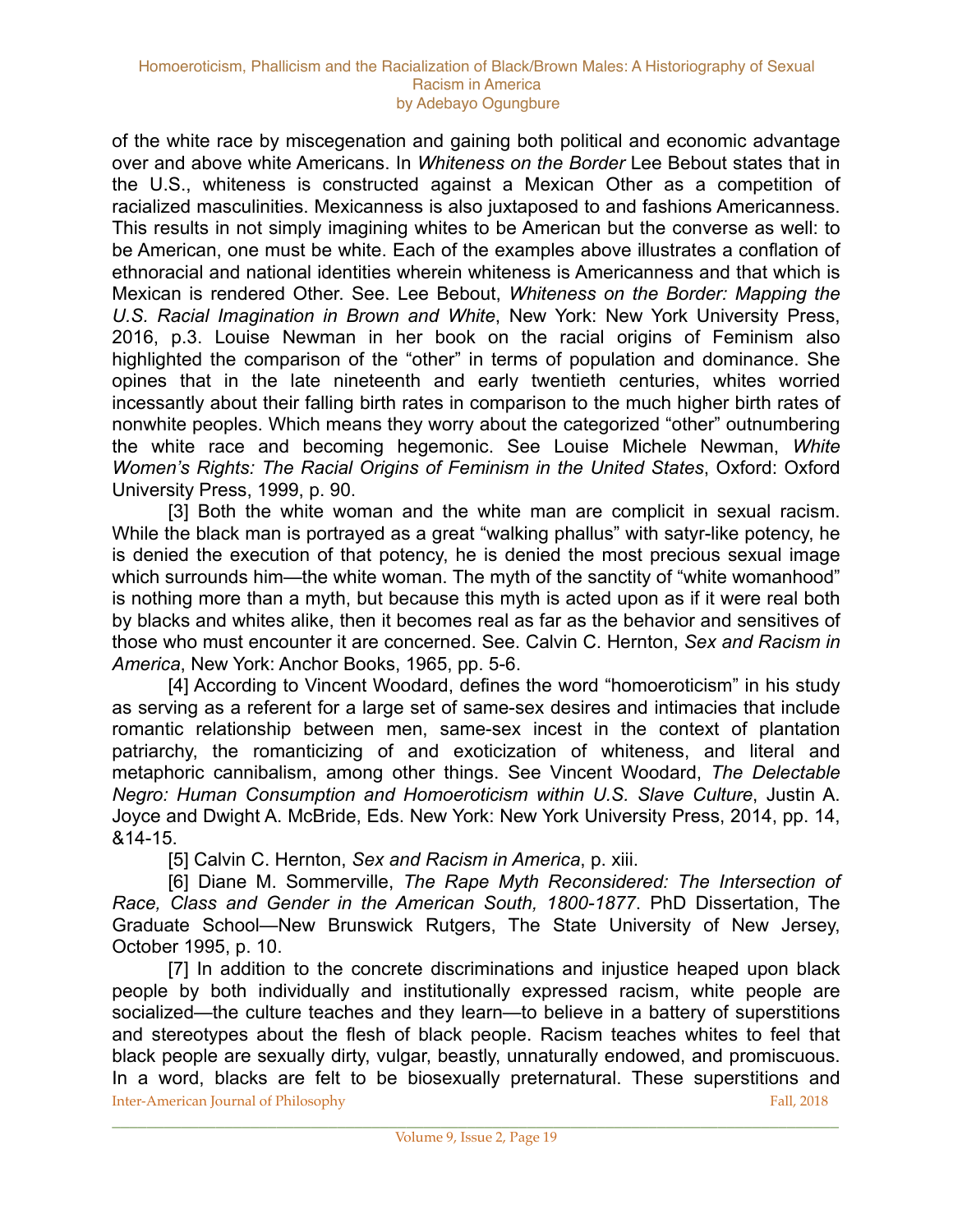stereotypes translate into fears that become dynamic in the emotional makeup of white people, so that black people are experienced and perceived as threats to white racial purity, as well as to the white power structure itself, the government, the home, the family, and even the future of white people not yet born. See. Calvin C. Hernton, p. xiii, 5.

 [8] Joseph M. Cervantes, "A New Understanding of the Macho Male Image: Exploration of the Mexican American Man" in M. Englar-Carlson & M. A. Stevens, Eds., *In the Room with Men: A Casebook on Therapeutic Change*, Washington, D.C: American Psychological Association, 2006, p. 197.

[9] Diane M. Sommerville, p. 14.

[10] The white woman notably participated in sexual racism evidenced by her fantasy of the black male as a sexual god which is a consequence of the neglect/ deprivation by the white man. It was in this way, out of the sheer necessity for sexual release and expression, that the southern white woman fixed her fantasies upon the most feared sexual symbol of her times—the black man. Her preoccupation with rape (and is) not only a grotesque fantasy, but also an accurate index of her sexual deprivation. The black man became (and still is) the scapegoat of the ideology of sex and racism as it was (and is) accepted by the white woman in southern culture. See. Calvin C. Hernton, pp. 17, 39. This is also corroborated by Helen Deutsche, a notable historian in the psychology of women. Deutsche claims that white women were primarily responsible for sexual racism. In her words, "my own experience of accounts of white women of rape of Negroes…has convinced me that many fantastic stories are produced by the machosistic yearnings of these women." See. Helene Deutsche, *The Psychology of Women: A Psychoanalytic Interpretation*, New York: Grune & Stratton, 1944, p. 256.

 [11] Anthony Lemelle, *Black Masculinity and Sexual Politics*, New York: Routledge, 2010, p. 38.

 [12] William F. Pinar, "Black Men: You Don't Know who I am," *Counterpoints— The Gender of Racial Politics and Violence in America: Lynching, Prison Rape & The Crisis of Masculinity*, 2001, Vol. 163, pp. 856.

[13] William Carrigan and Clive Webb, "The Lynchings of Persons of Mexican Origin or Descent in the United States, 1848-1928," *Journal of Social History*, 37:2, p. 420.

[14] Anthony Lemelle, p.15.

[15] Calvin C. Hernton, p.38.

[16] William Carrigan and Clive Webb, p. 411.

[17] Anthony Lemelle, p. 6.

 [18] George T. Winston, "The Relations of the Whites to the Negroes. *Annals of the American Academy of Political and Social Science*, 1901, XVII, pp. 108-109.

[19] William Carrigan and Clive Webb, p.411.

 [20] Charles Herbert Stember, *Sexual Racism: The Emotional Barrier to an Integrated Society*, New York: Elsevier, 1976, p. 45.

[21] Ibid.

Inter-American Journal of Philosophy Fall, 2018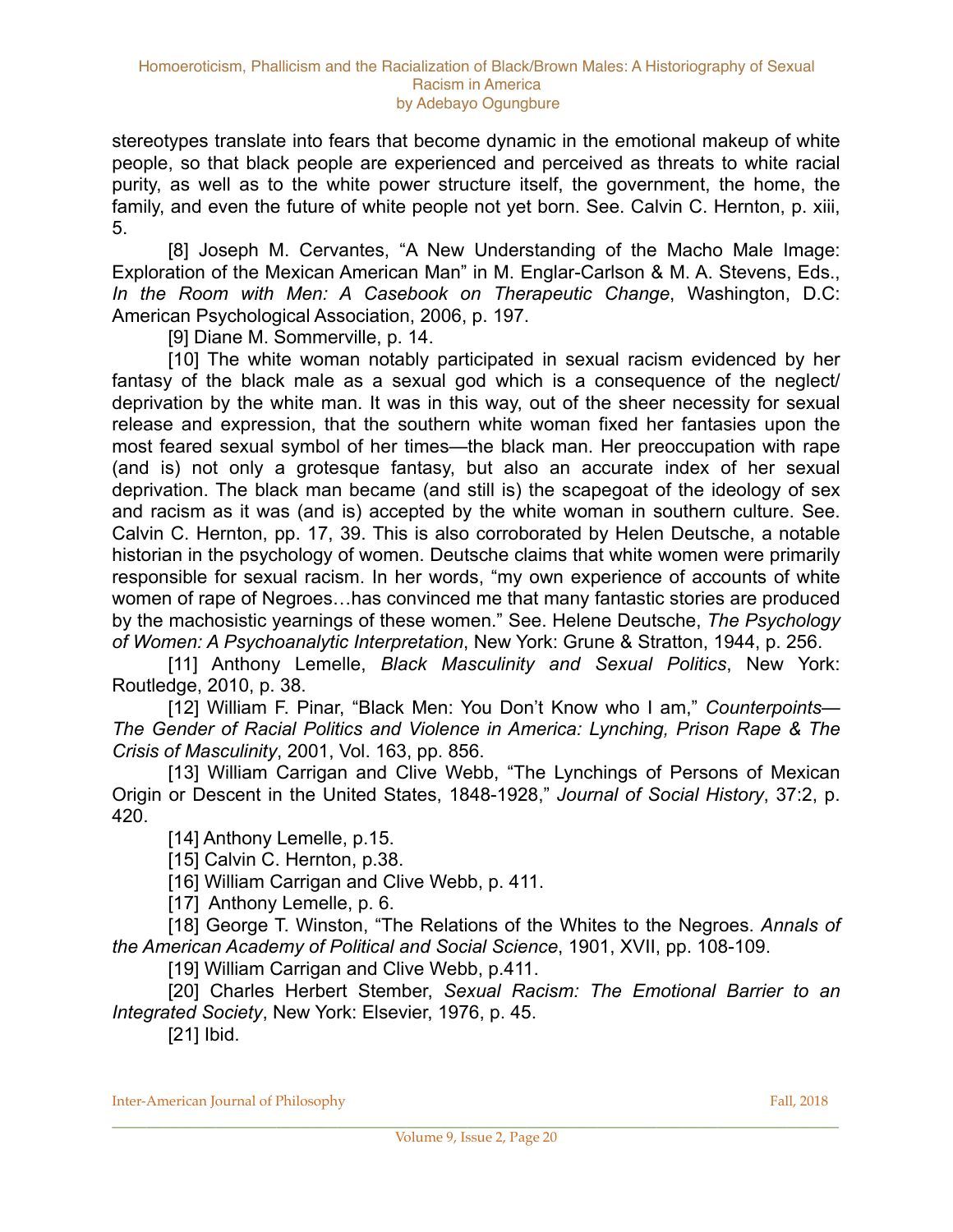[22] Quoted in: G. M. Fredrickson, *The Black Image in the White Mind: The Debate on Afro-American Character and Destiny, 1817-1914*. New York: Harper & Row, 1971, p. 279.

[23] Charles Herbert Stember, p. 57.

 [24] Melissa N. Stein, *Measuring Manhood: Race and the Science of Masculinity*, Minneapolis: University of Minnesota Press, 2015, p. 217.

[25] Ibid., 217.

[26] William Carrigan and Clive Webb, p.411.

 [27] Clyde Franklin, "Ain't I a Man? The Efficacy of Black Masculinities for Men's Studies in the 1990s," in Richard G. Majors and Jacob U. Gordon, Eds. *The American Black Male: His Present Status and His Future*, Chicago: Nelson-Hall Publishers, 1994, pp. 274-275.

[28] Clifton. R. Breckinridge, Speech of the Honorable Clifton R. Breckinridge: In Southern Society for the Promotion of the Study of Race Conditions and Problems in the South, Montgomery, Alabama, May 8—10, 1900. Richmond: B. F. Johnson Pub. Co., 1900, p. 174.

[29] Melissa Stein, pp.217-218.

[30] David Pilgrim, "Using Objects of Intolerance to Teach Tolerance and Promote Social Justice," Jim Crow Museum of Racist Memorabilia, 2000. http://www.ferris.edu/ jimcrow/brute/ , Accessed on May 5, 2017.

[31] William Carrigan and Clive Webb, p.411.

 [32] In every publication and data summary of the Tuskegee materials, the lynching victims are divided into only two categories, "black" and "white". This neat binary division belies historical reality since the list of "white" victims actually included Native Americans, Chinese immigrants, Italians, and Mexicans. In order to determine that 50 of the victims recorded by Tuskegee as "white" were actually of Mexican descent, one has to peruse the original archival records. Tuskegee's binary division of blacks and non-blacks has been widely adopted by other groups collecting lynching data and by the scholars who have written about lynching. See. William Carrigan and Clive Webb, p.413.

[33] William Carrigan and Clive Webb, pp.413-415.

[34] Diane M. Sommerville, p. 43.

[35] Melissa Stein, p.218.

 [36] F. E. Daniels, "Castration of Sexual Perverts", *The Texas Medical Journal*, Vol. XXVII, No. 10, 1912, p. 371.

[37] Ibid., 375.

[38] Ibid., 378.

[39] Melissa Stein, p.218.

 [40] Hunter McGuire and G. Frank Lydston, *Sexual Crimes Among the Southern Negroes*, Louisville: Renz & Henry, 1893. p.6.

[41] Ibid., 17.

 [42] Angela Davis, *Women, Race & Class*, New York: Random House, 1981, p. 173.

[43] Charles Herbert Stember, p. 48.

**Inter-American Journal of Philosophy** Fall, 2018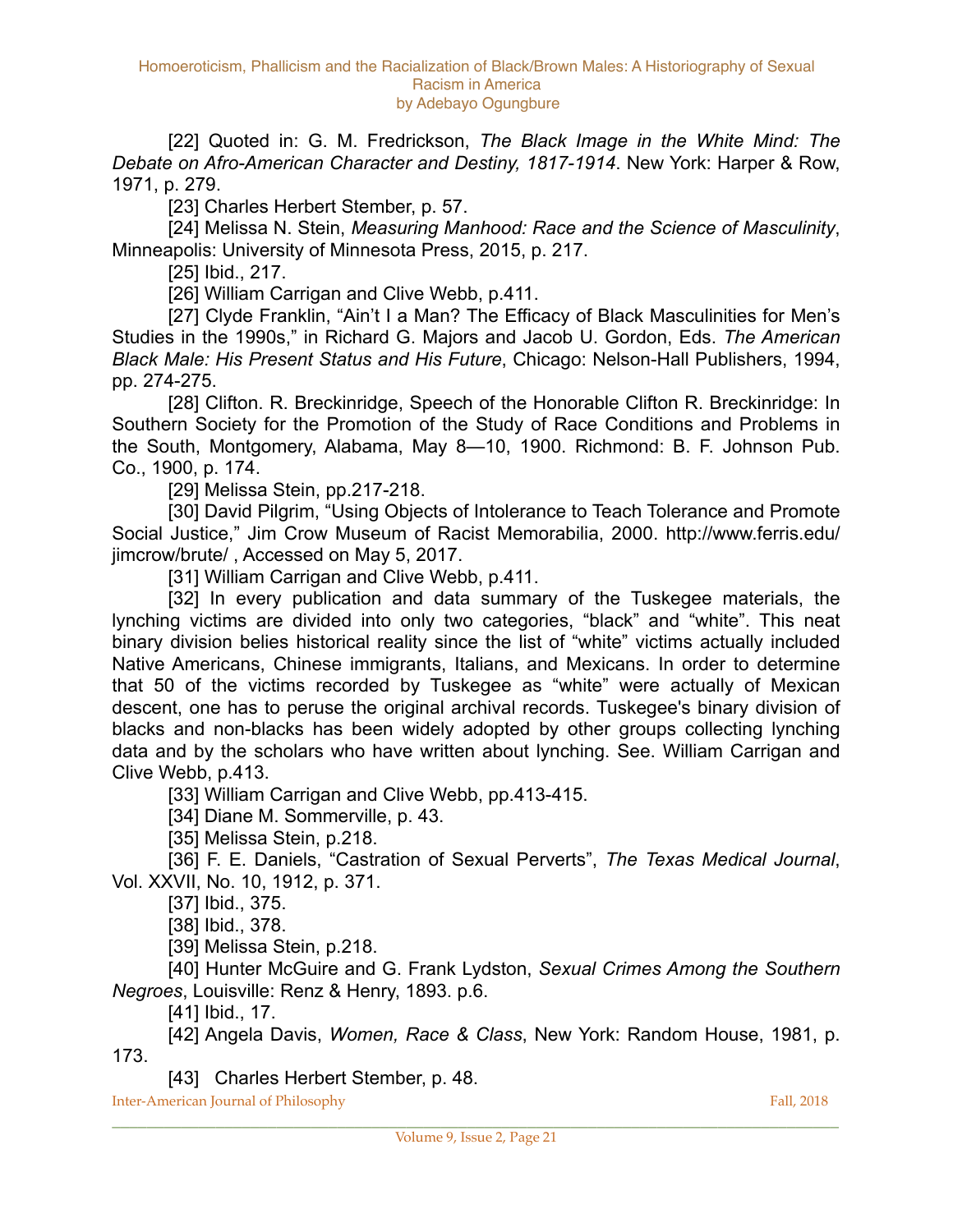[44] What the connection between the race science of the 19th century in America shows is the fervent effort to map sexual violence unto the bodies of black and brown bodies which overdetermines their existence. In this sense, Calvin Hernton is right to point out that one of racism's salient historical features has always been the assumption that white men—especially those who wield economic power—possess an incontestable right of access to Black women's bodies. This notion was also reinforced by Angela Davis when she avers that the white man, especially in the South, cannot seem to adhere to his own laws and customs prohibiting interracial intercourse—he insults, seduces, and rapes black women as if this were what they exist for. A preponderance of racial violence takes the form of sexual atrocities against not only black women but black men as well. See. Calvin Hernton, p.3 & Angela Davis, pp. 175, 182.

 [45] Lawrence E. Gary, Ed., *Black Men*, London: Sage Publications, 1981, p.11. [46] Angela Davis, p. 191.

 [47] William F. Pinar, "Black Men: You Don't Know who I am," *Counterpoints— The Gender of Racial Politics and Violence in America: Lynching, Prison Rape & The Crisis of Masculinity*, 2001, Vol. 163, p. 857.

[48] Joseph M. Cervantes, p. 197.

[49] Ibid., 200.

[50] William Carrigan and Clive Webb, p.420.

[51] Gerado Marin, "Stereotyping Hispanics: The Differential Effect of Research Method, Label, and Degree of Contact," *International Journal of Intercultural Relations*, 1984, vol. 8, p.17.

[52] Angela Davis, p.182.

[53] Joseph M. Cervantes, p. 211.

[54] Ibid., 30.

[55] Mirandé provides a contemporary understanding of Machismo. While "macho" has traditionally been associated with Mexican or Latino culture, the word has recently been incorporated into American popular culture, so much so that it is now widely used to describe everything from rock stars and male sex symbols in television and film to burritos. When applied to entertainers, athletes, or other "superstars", the implied meaning is clearly a positive one that connotes strength, virility, masculinity, and sex appeal. But when applied to Mexicans or Latinos, "macho" remains imbued with such negative attributes as male dominance, patriarchy, authoritarianism, and spousal abuse. Although both meanings connote strength and power, the Anglo macho is clearly a much more positive and appealing symbol of manhood and masculinity. In short, under current usage the Mexican macho oppresses and coerces women, whereas his Anglo counterpart appears to attract and seduce them. Traditionally most of the generalizations concerning Latino culture and Latino men were derived from research typically carried out by white men who lacked genuine knowledge and understanding of the cultural patterns they observed. See. Alfredo Mirandé, *Hombres Y Machos: Masculinity and Latino Culture*, Boulder: Westview Press, 1997, pp.19, 66.

 [56] Ibid., 41. [57] Ibid., 67.

**Inter-American Journal of Philosophy Fall, 2018** Fall, 2018